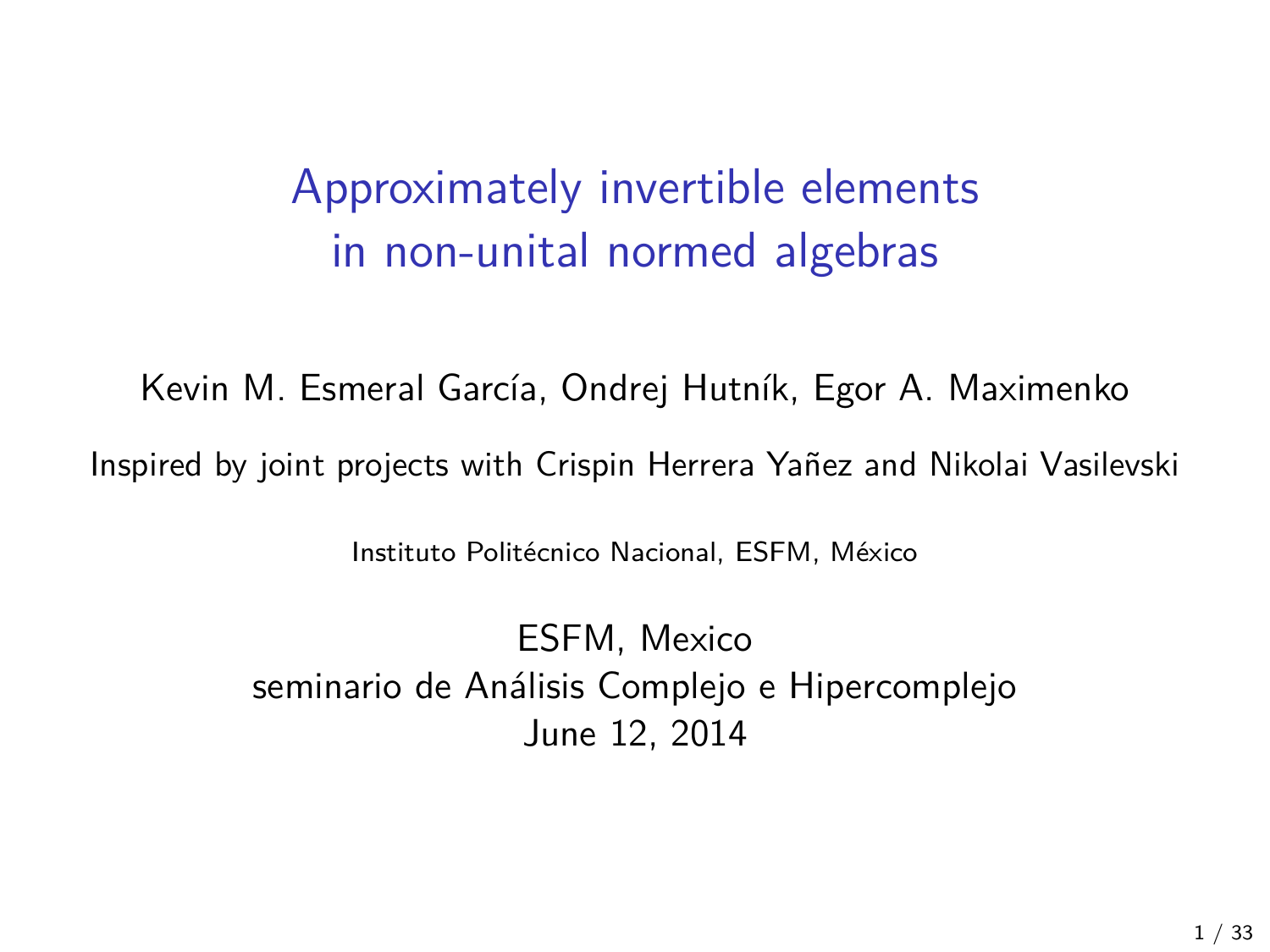### **Outline**

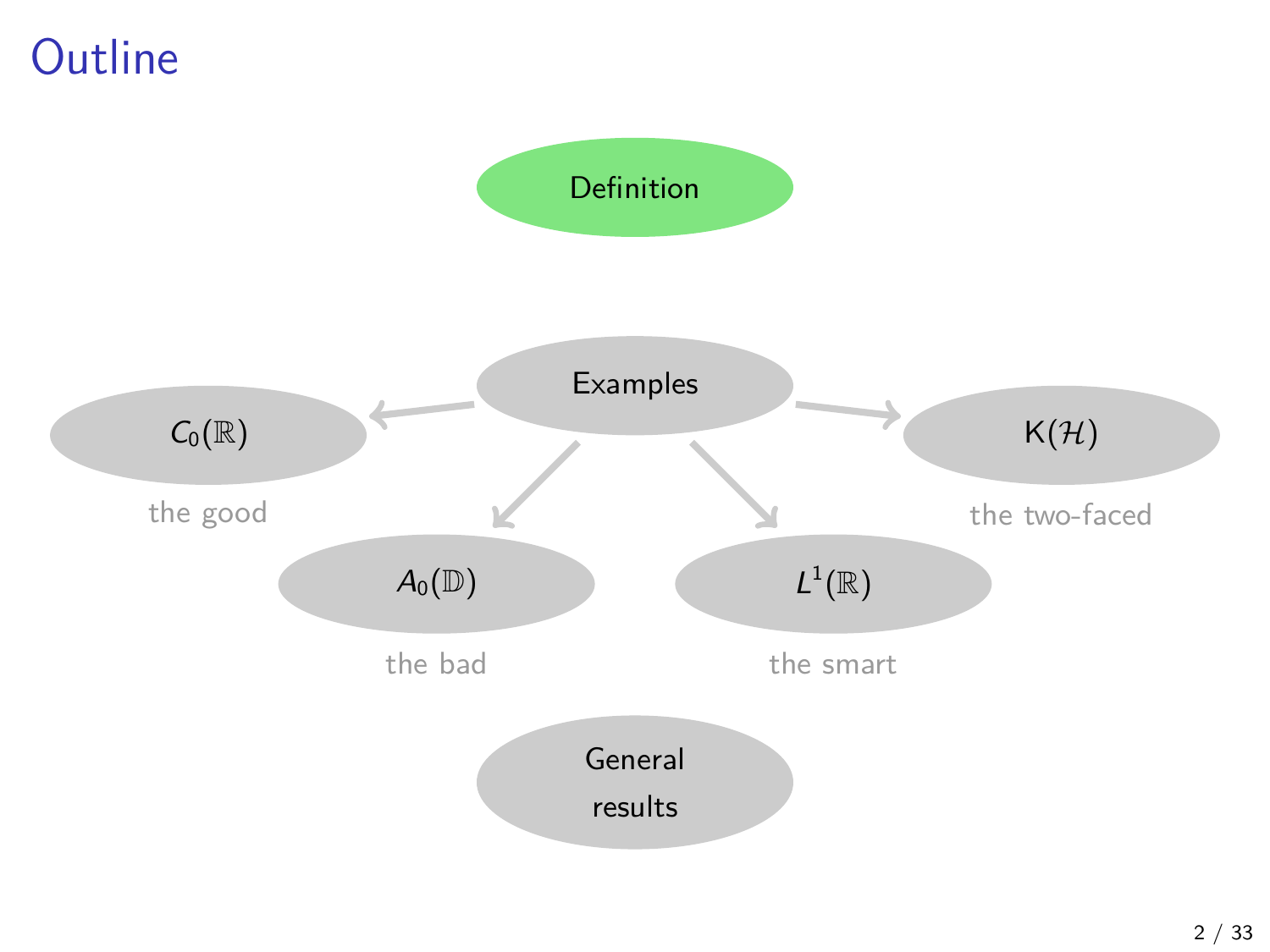# Definition of normed algebra (review)

Let  $\mathcal A$  be a normed complex vector space and at the same time an algebra. It is said that A is a normed algebra if the norm in A is *submultiplicative*:

$$
\forall a, b \in \mathcal{A} \qquad ||ab|| \le ||a|| ||b||.
$$

A normed algebra  $\mathcal A$  is called a **Banach algebra** if  $A$  is complete with respect to the distance induced by the norm.

Main examples of Banach algebras:

- Algebra  $C_b(T, \mathbb{C})$  of bounded continuous functions  $T \to \mathbb{C}$ , where  $T$  is a topological space.
- Algebra  $B(X, X)$  of bounded linear operators acting in a Banach space  $X$ .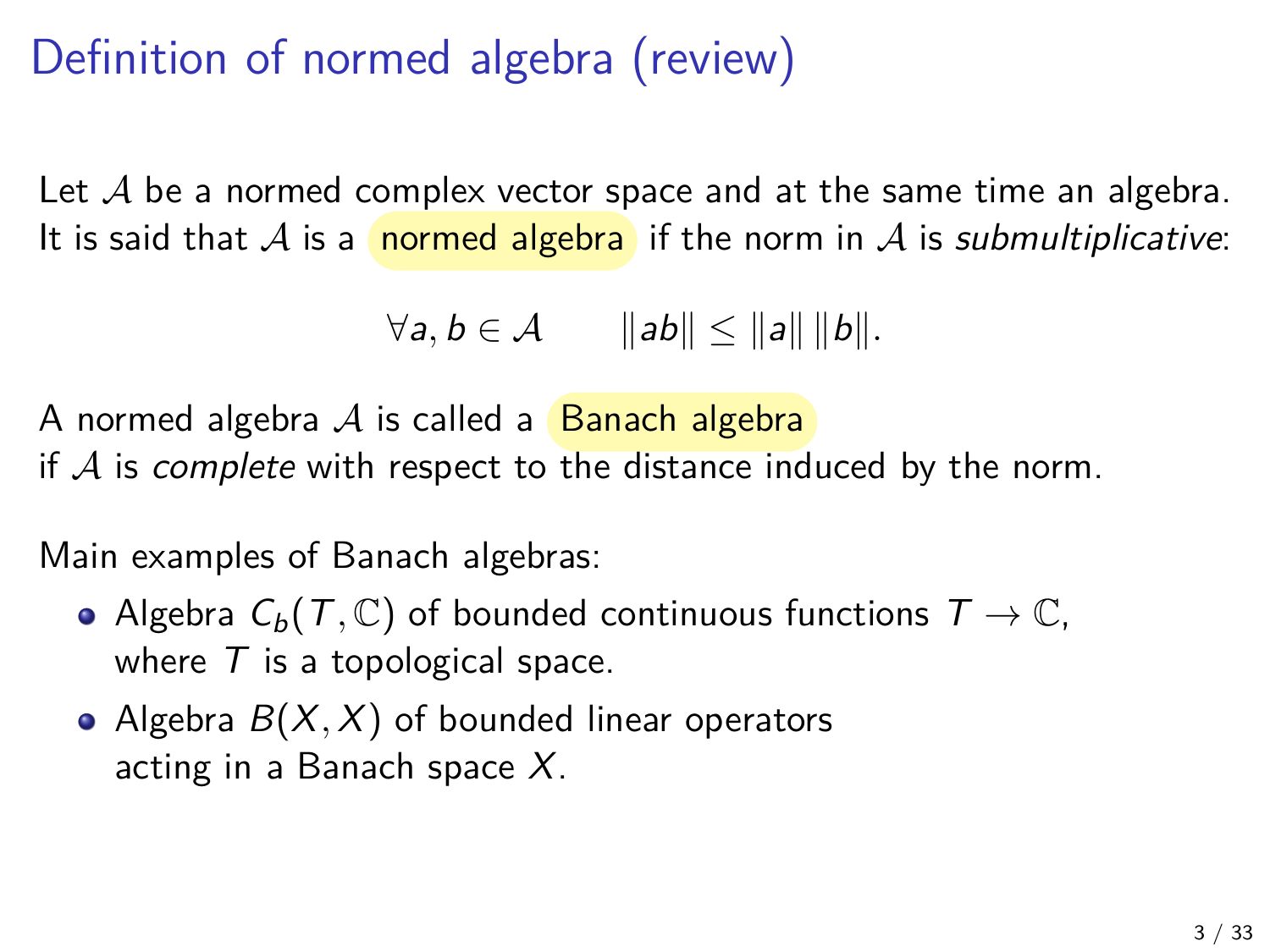### Definition of net (review)

The concept of *nets* generalizes the concept of *sequences*.

Let J be a set and  $\succeq$  be a partial order on J. It is said that  $(J, \succeq)$  is a directed set if

$$
\forall p,q \in J \qquad \exists r \in J \qquad (r \succeq p) \quad \wedge \quad (r \succeq q).
$$

A net in a topological space  $(X, \tau)$  is a function  $s: J \to X$ , there  $(J, \preceq)$  is a directed set. We shall write  $(s_i)_{i \in J}$  instead of s.

Let  $(X, \tau)$  be a topological space,  $(s_i)_{i \in J}$  be a net and  $y \in X$ . It is said that the net  $(s_i)_{i\in J}$  converges to y iff

$$
\forall V \in \tau_{y} \qquad \exists k \in J \qquad \forall j \succeq k \qquad s_{j} \in V.
$$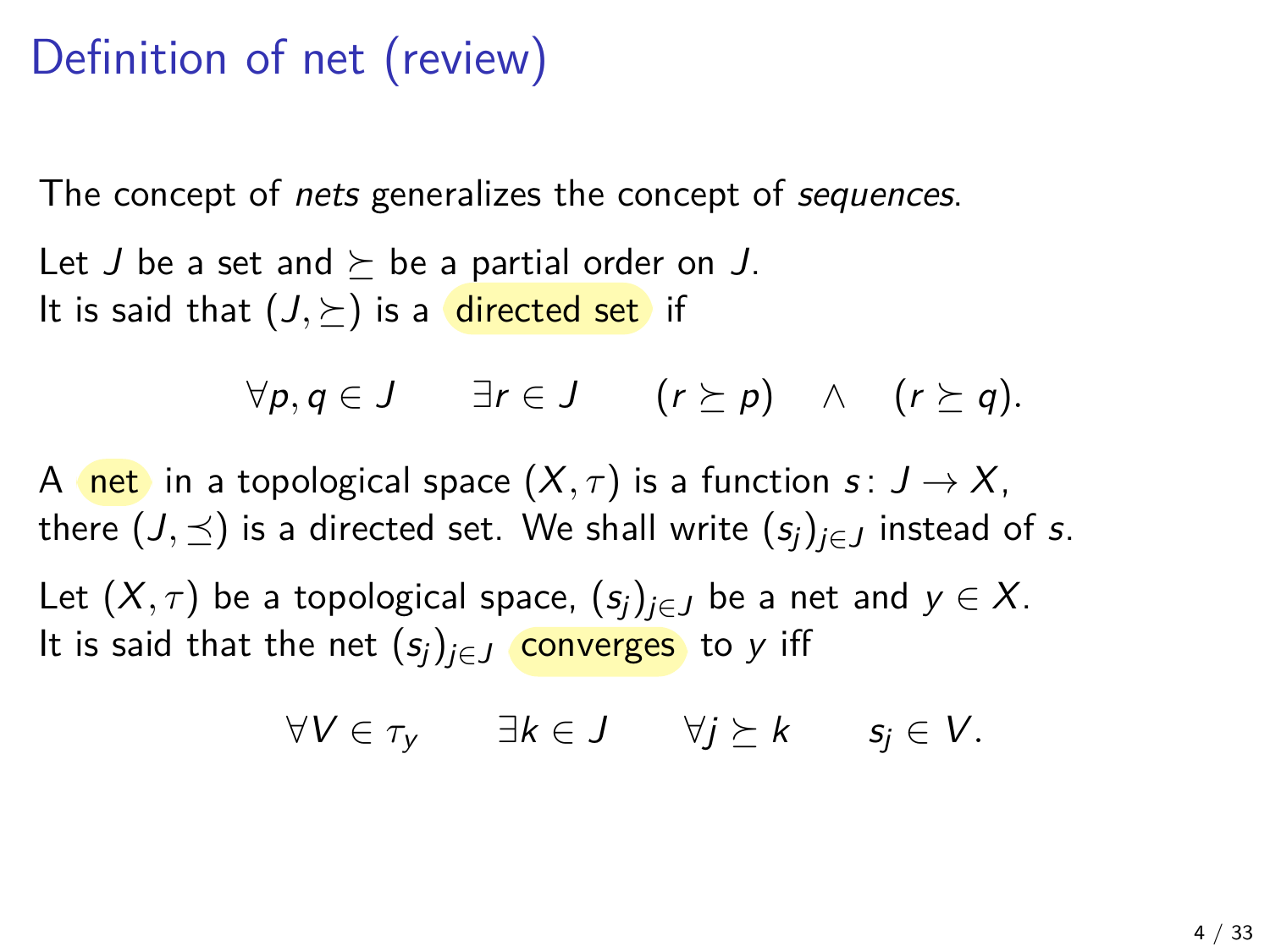### Definition

Let  $A$  be a Banach algebra.

### Definition (approximate identity)

A net  $(e_i)_{i\in J}$  in A is called an approximate identity in A if for every  $a \in A$ 

$$
\lim_{j\in J} ae_j=a, \qquad \lim_{j\in J} e_j a=a.
$$

#### Definition (right approximately invertible elements)

Let  $x \in A$ . We say that x is right approximately invertible if there exists a net  $(u_i)_{i\in J}$  such that the net  $(xu_i)_{i\in J}$  is an approximate identity in A.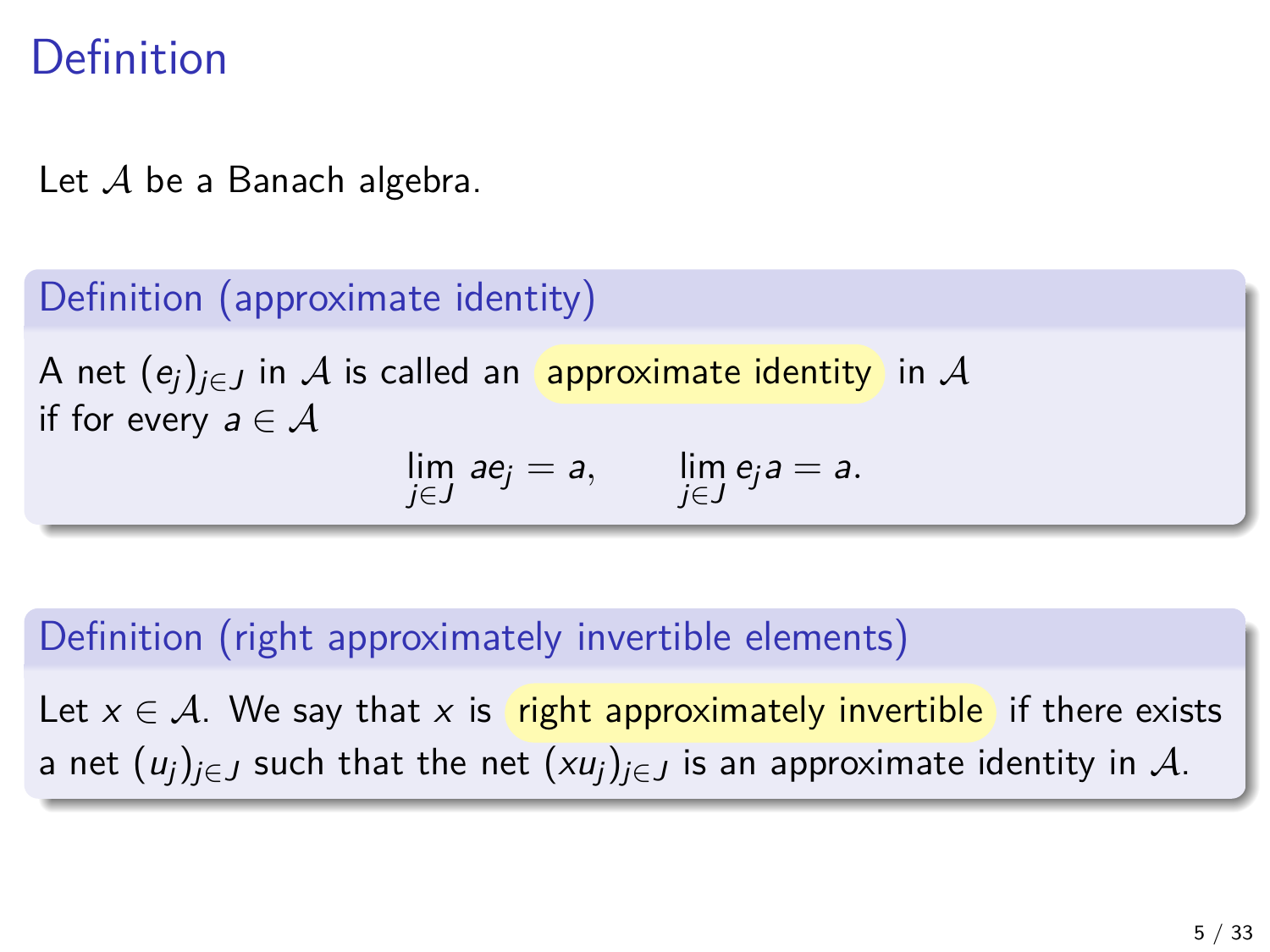## **Outline**

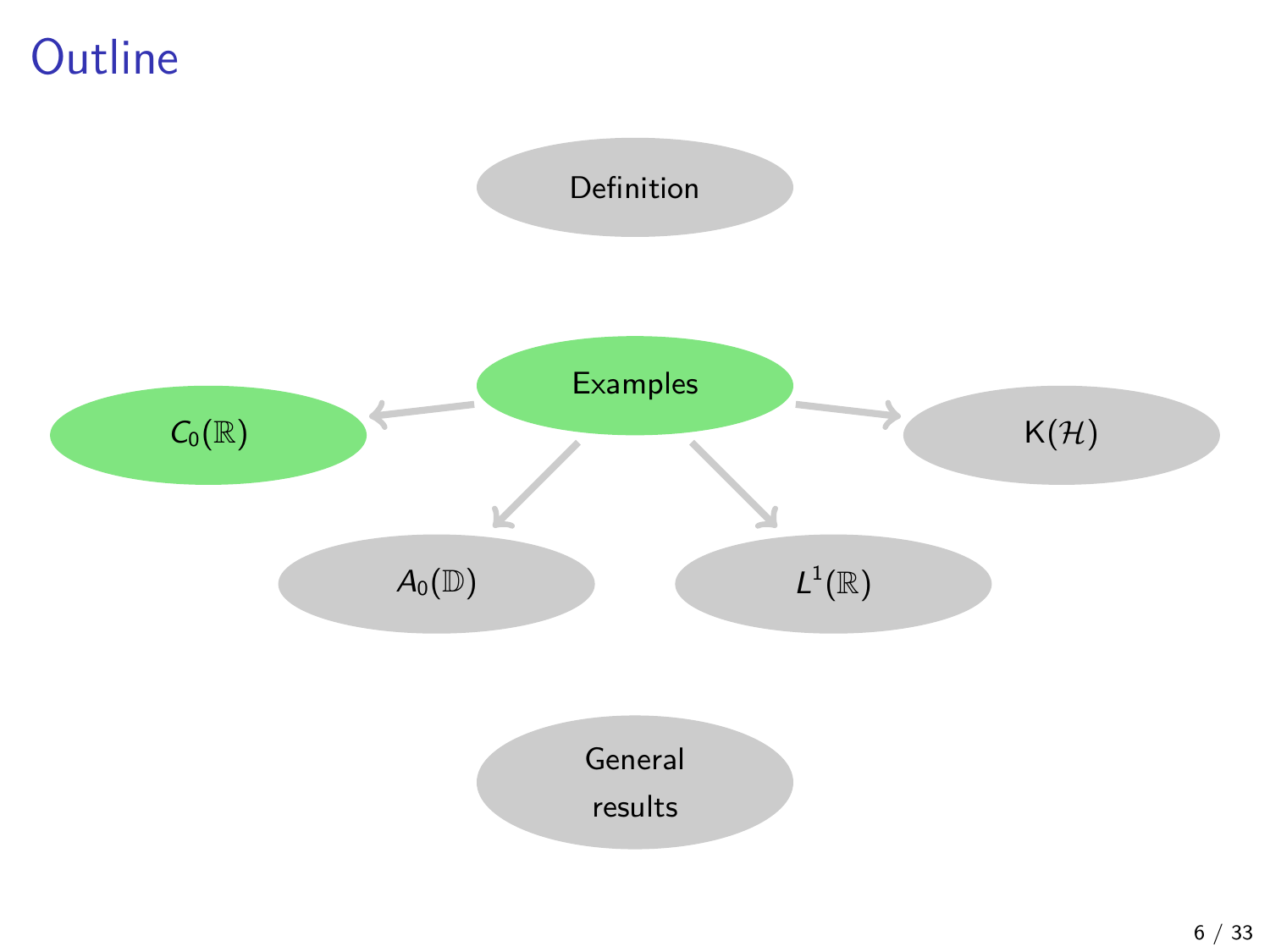# Approximate identities in  $C_0(\mathbb{R})$

Denote by  $K$  the set of all compact subsets of  $\mathbb{R}$ .

For every  $K \in \mathcal{K}$  denote by  $1_K$  the constant function  $K \to \mathbb{C}$  defined by

$$
1_K(t)=1\qquad (t\in K).
$$

Proposition Let  $(e_i)_{i\in J}$  be a net in  $C_0(\mathbb{R})$ . Then  $(e_j)_{j\in J}$  is an appr.id.  $\iff$   $\forall K \in \mathcal{K}$   $e_j|_K \rightrightarrows 1_K$ .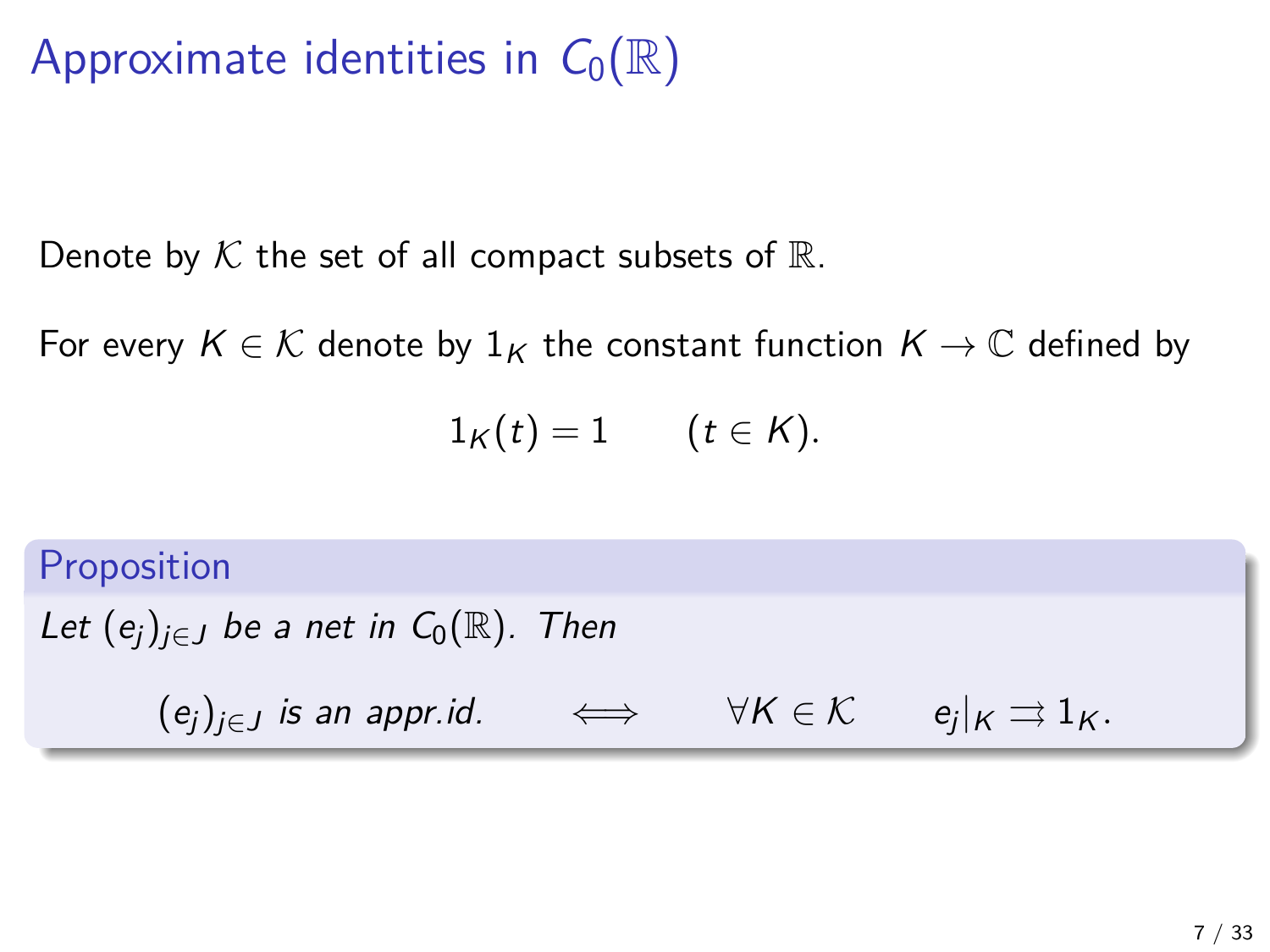$$
e_j(t) := \begin{cases} 1, & |t| \leq j; \\ j+1-|t|, & j < |t| \leq j+1; \\ 0, & |t| > j+1. \end{cases}
$$



Plot of  $e_0$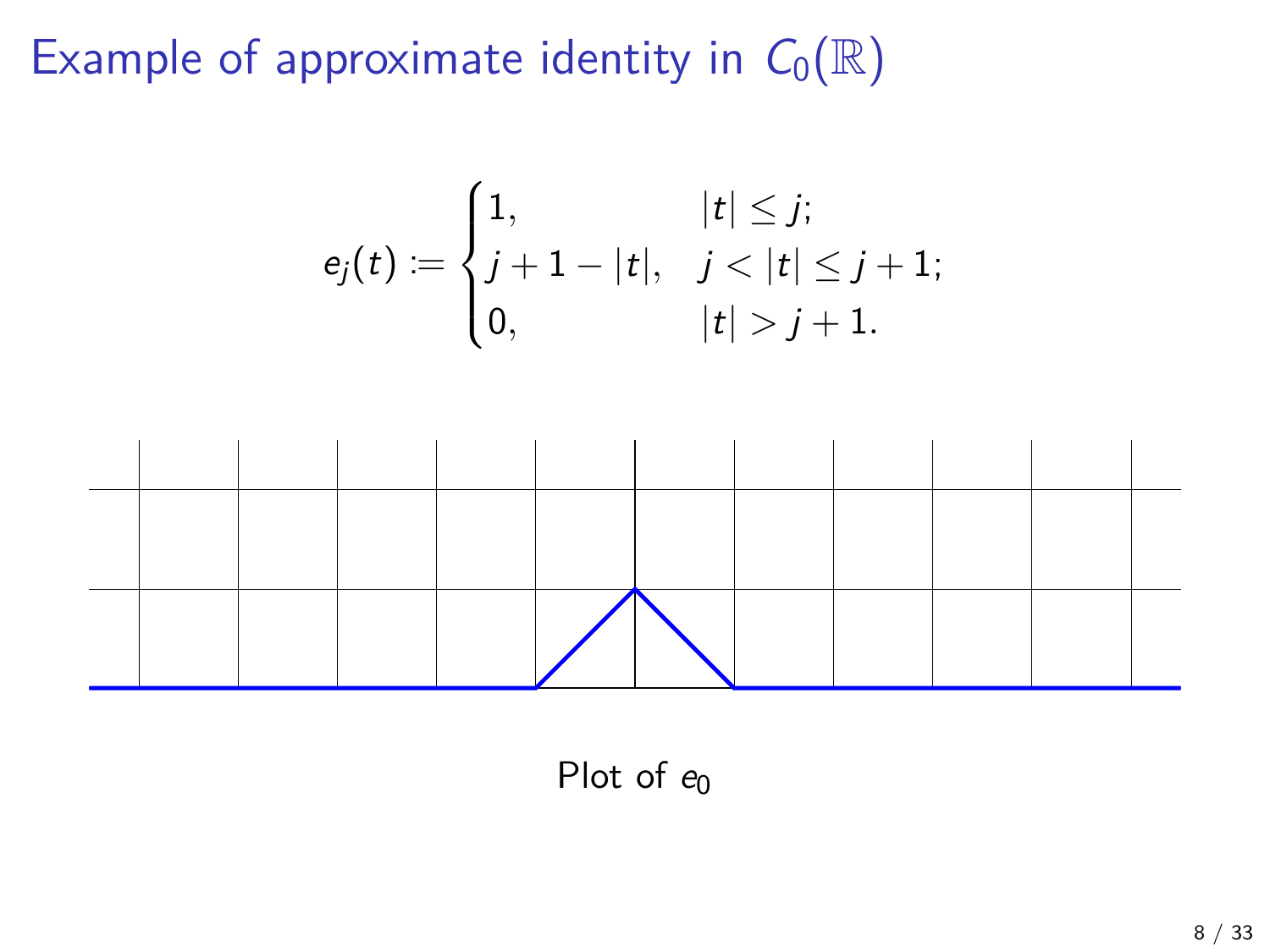$$
e_j(t) := \begin{cases} 1, & |t| \leq j; \\ j+1-|t|, & j < |t| \leq j+1; \\ 0, & |t| > j+1. \end{cases}
$$



Plot of  $e_1$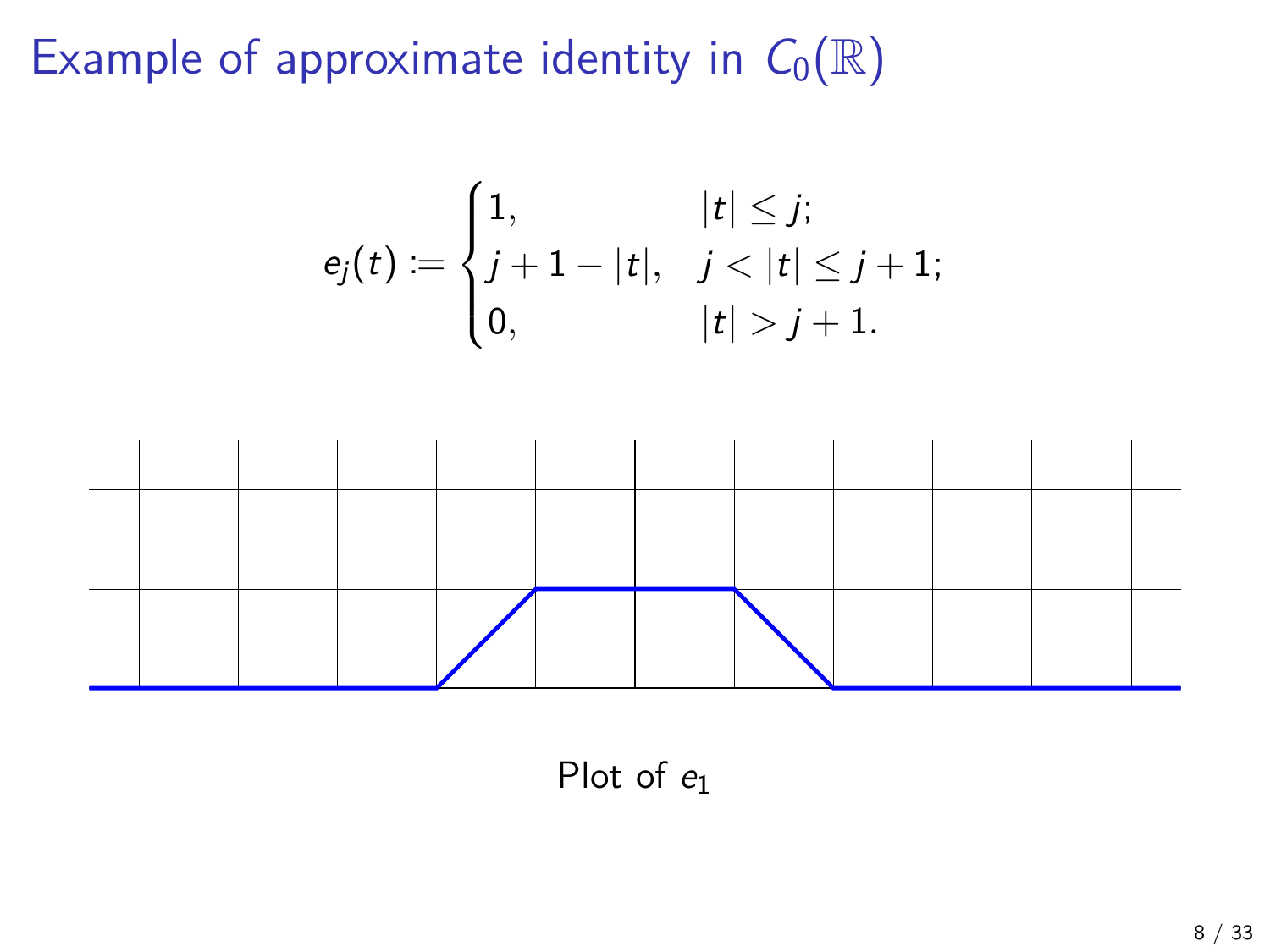$$
e_j(t) := \begin{cases} 1, & |t| \leq j; \\ j+1-|t|, & j < |t| \leq j+1; \\ 0, & |t| > j+1. \end{cases}
$$



Plot of  $e_2$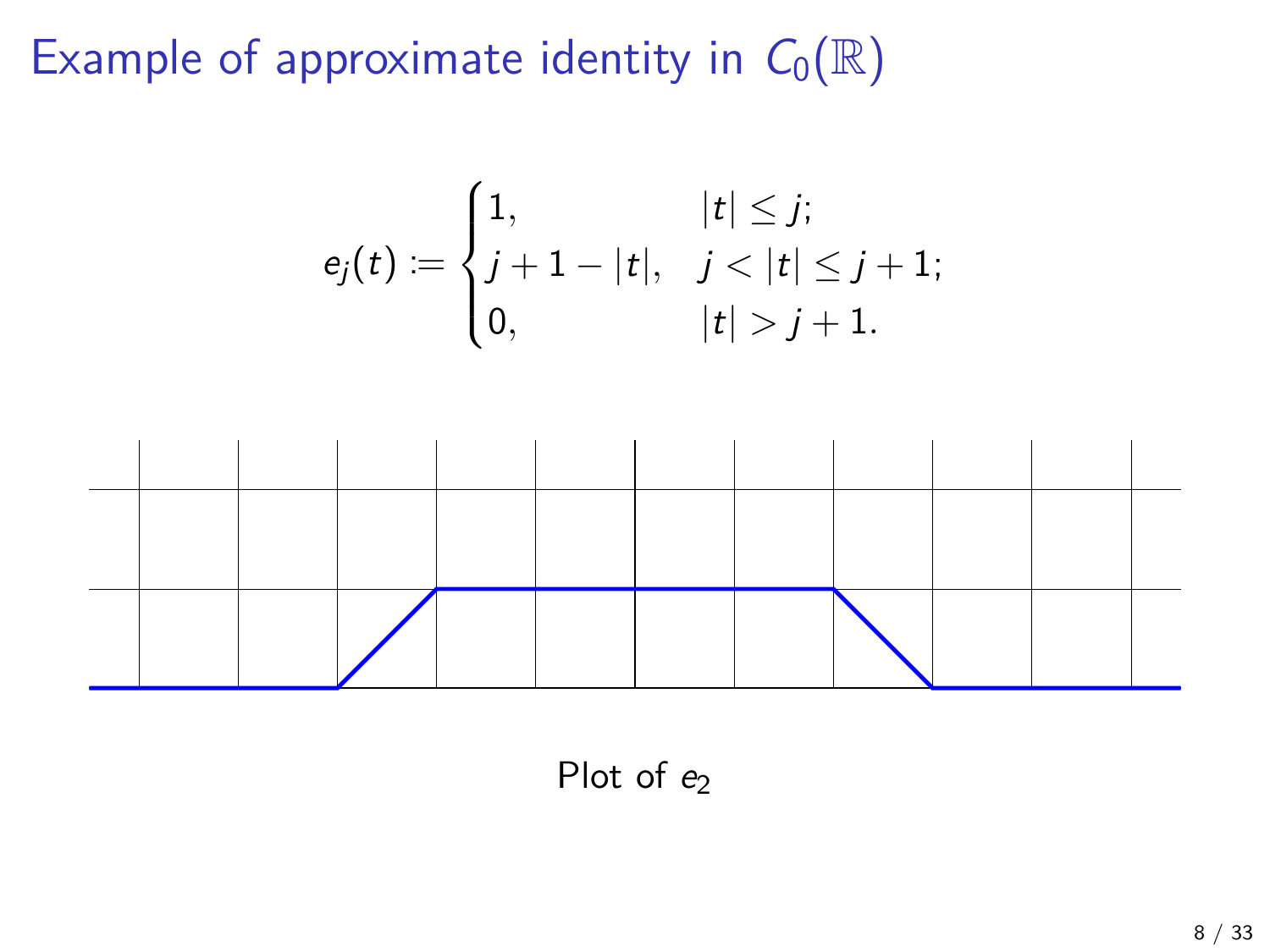$$
e_j(t) := \begin{cases} 1, & |t| \leq j; \\ j+1-|t|, & j < |t| \leq j+1; \\ 0, & |t| > j+1. \end{cases}
$$



Plot of  $e_3$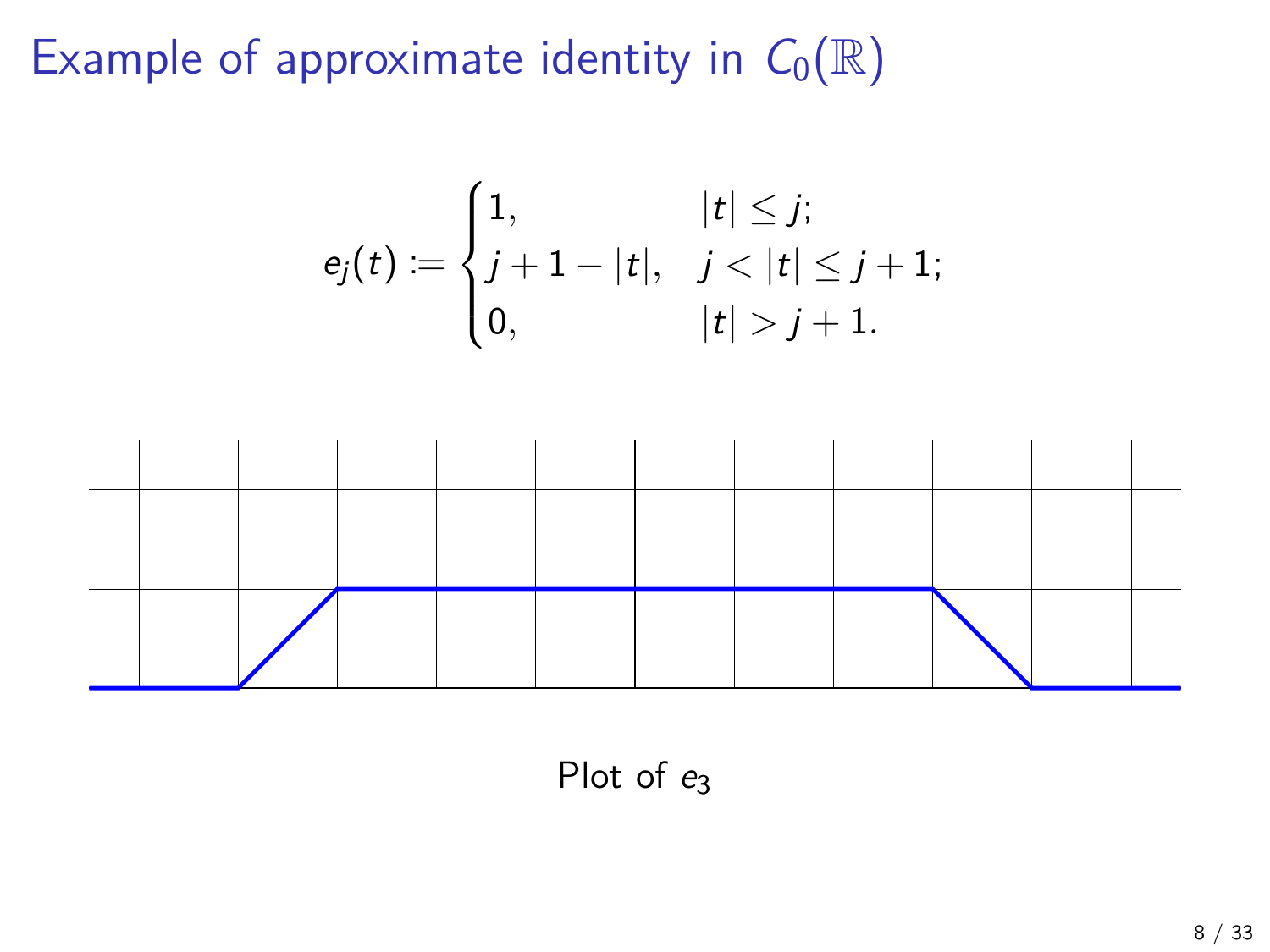# Approximately invertible elements in  $C_0(\mathbb{R})$

#### Proposition

Let  $f \in C_0(\mathbb{R})$ . Then the following conditions are equivalent:

- (a) f is approximately invertible in  $C_0(\mathbb{R})$ .
- (b)  $f \mathbb{R}$  is dense in  $C_0(\mathbb{R})$ .
- (c)  $f(t) \neq 0$  for every  $t \in \mathbb{R}$ .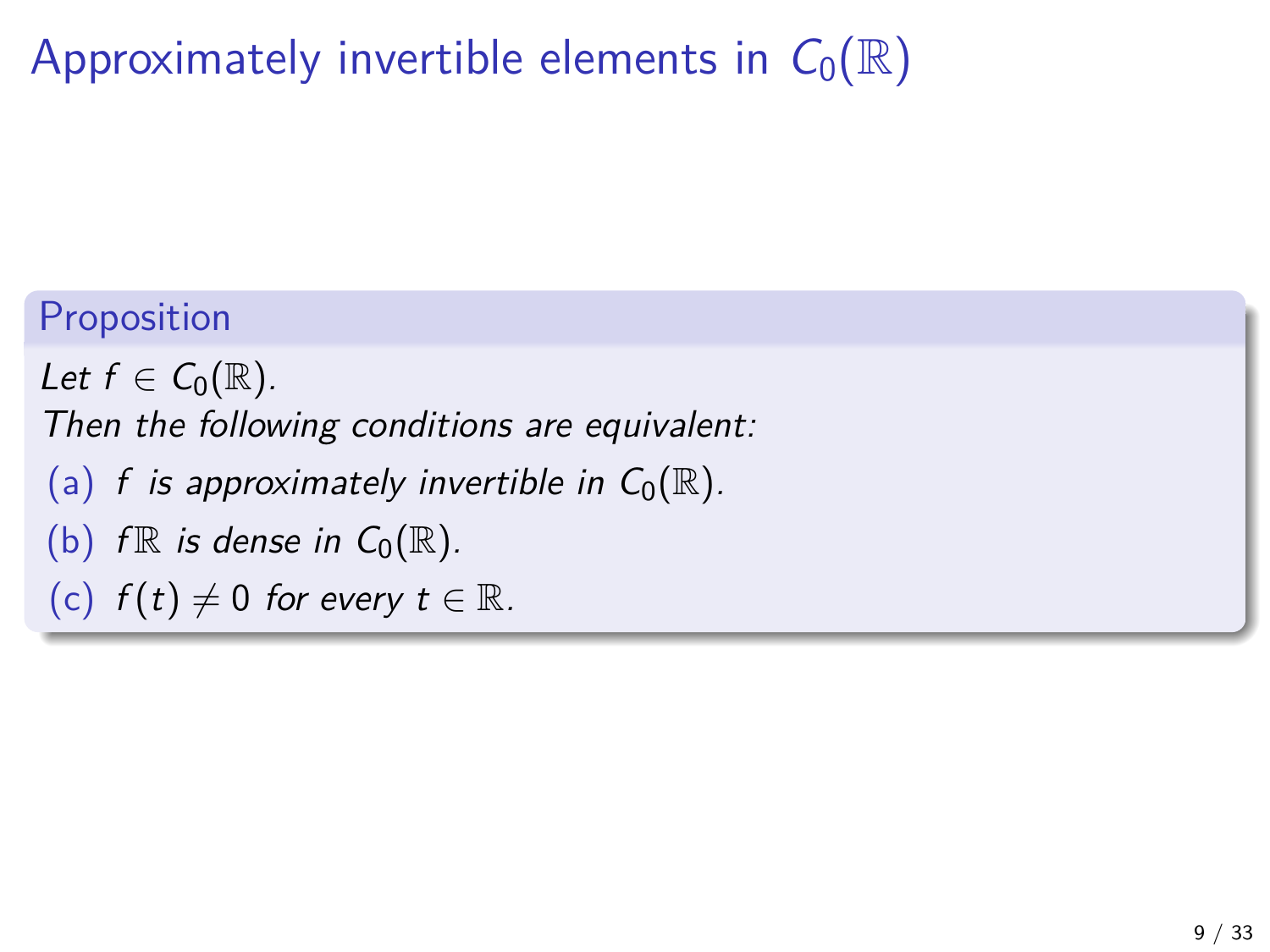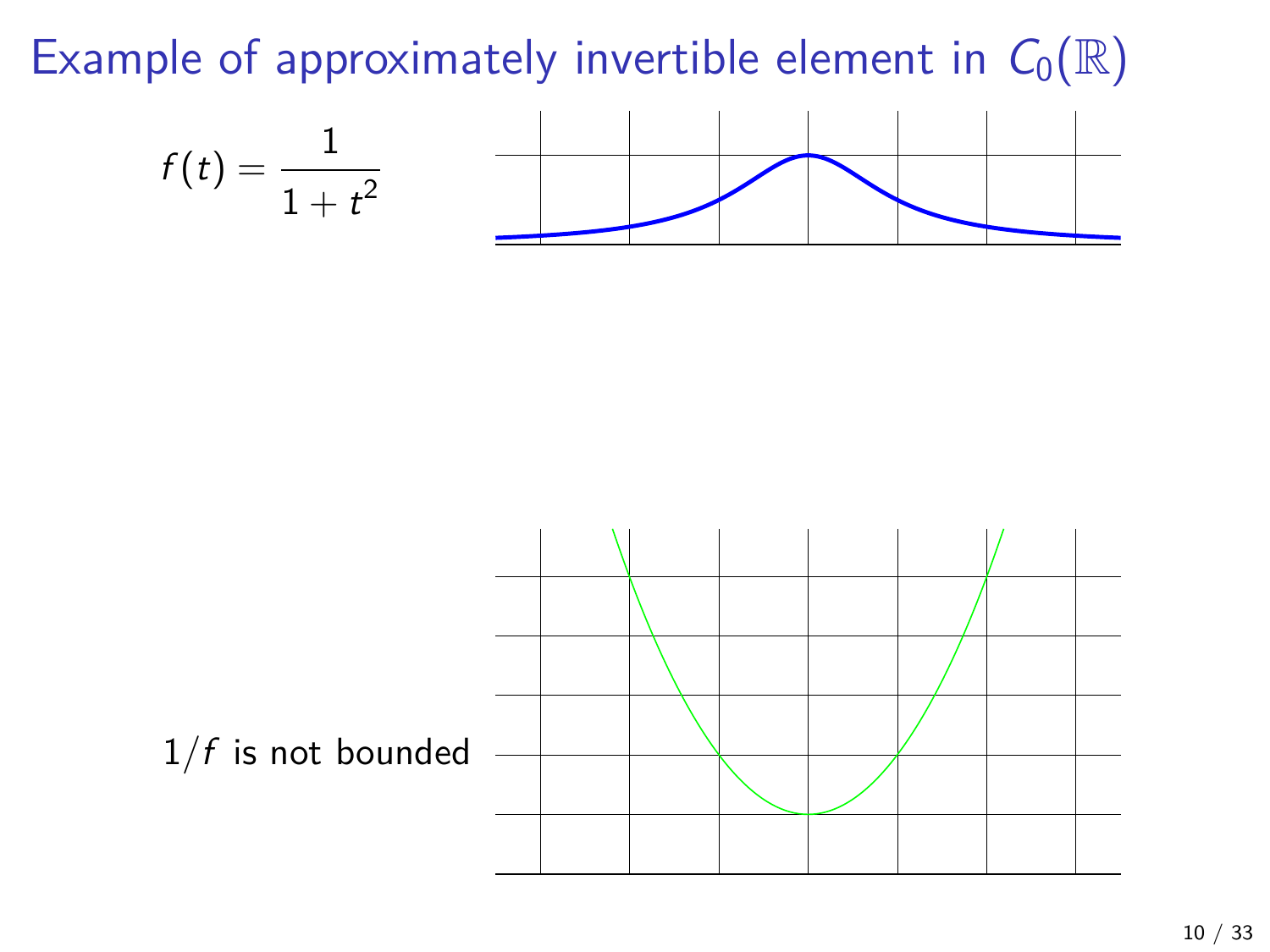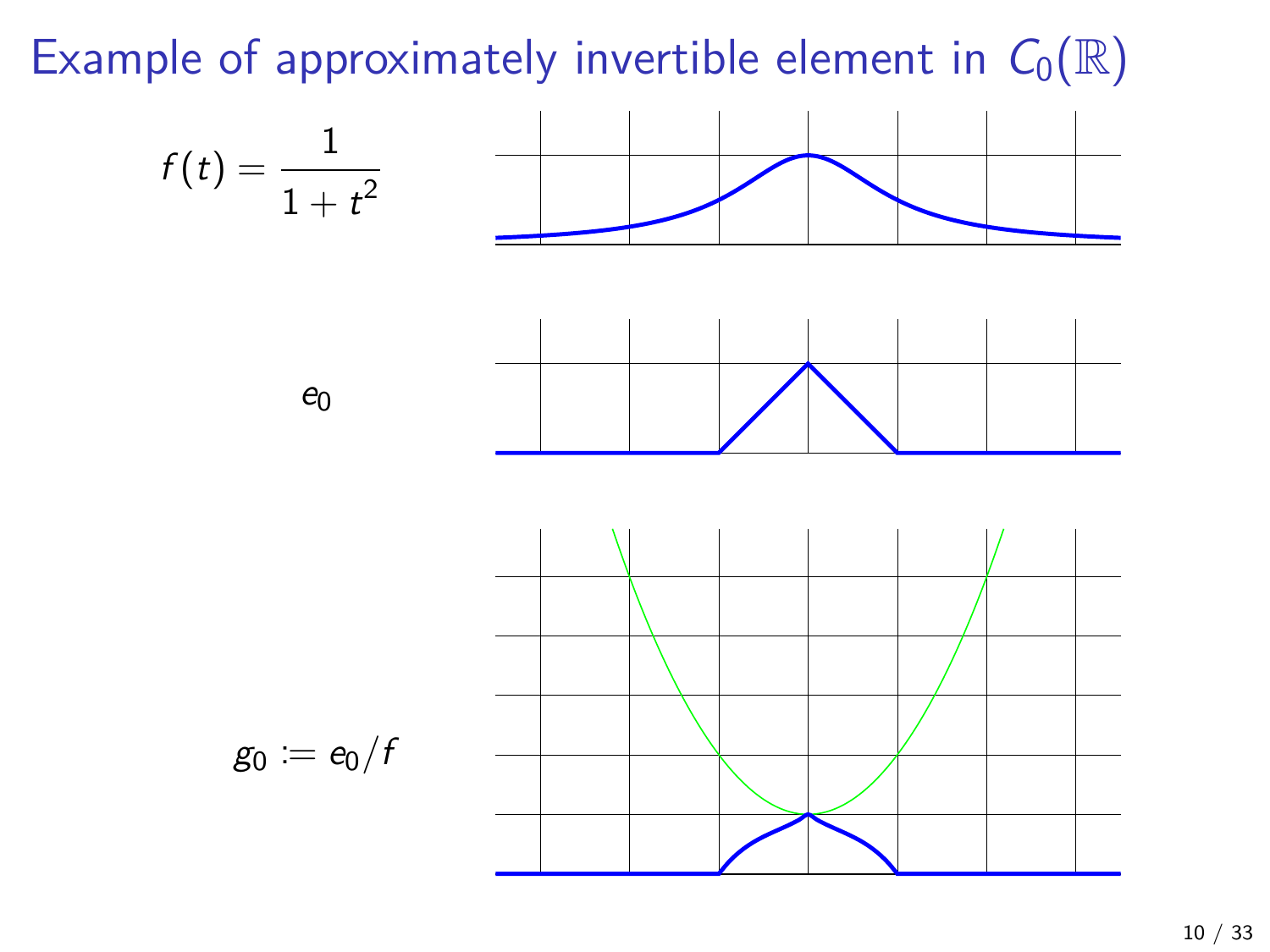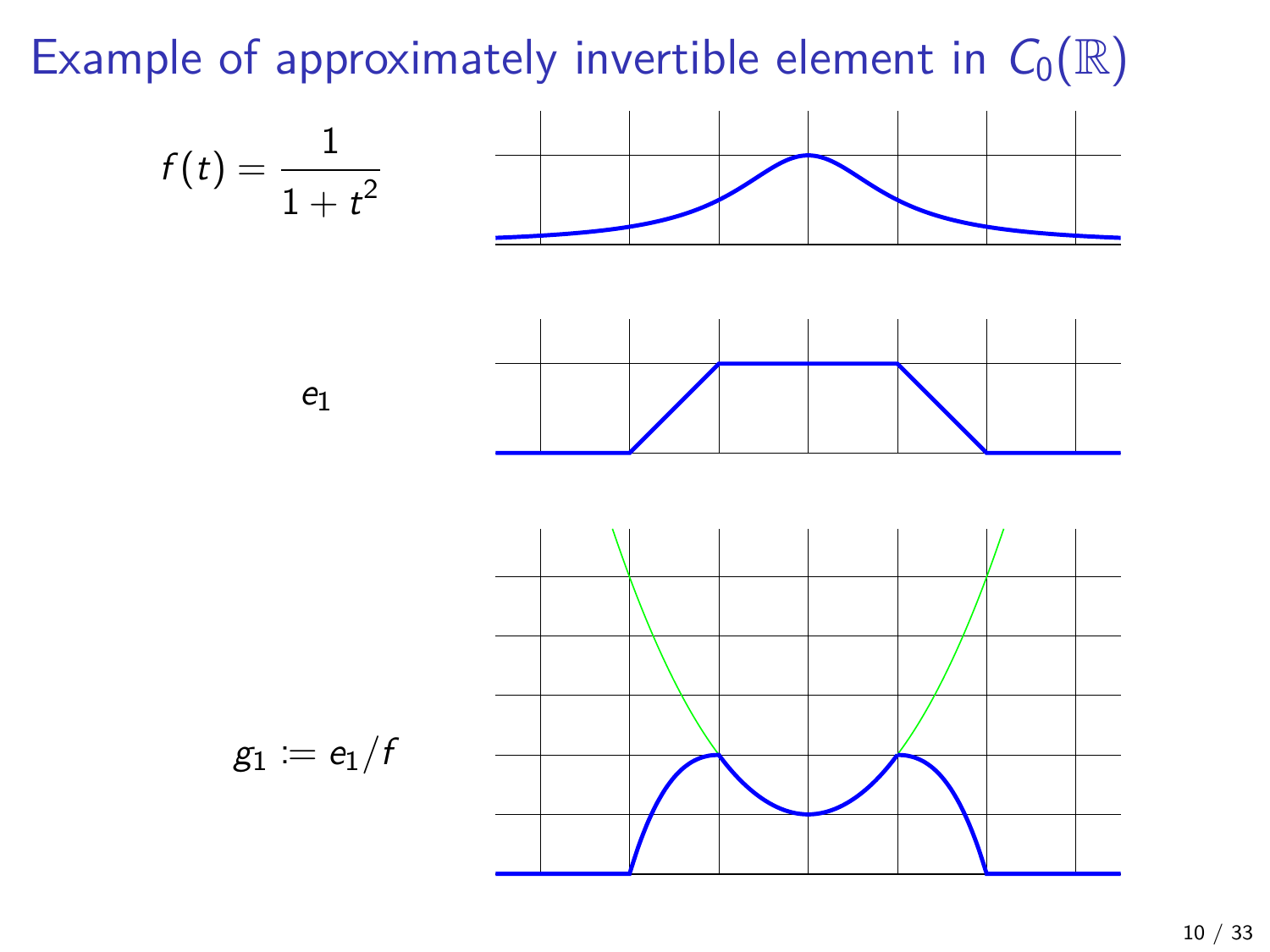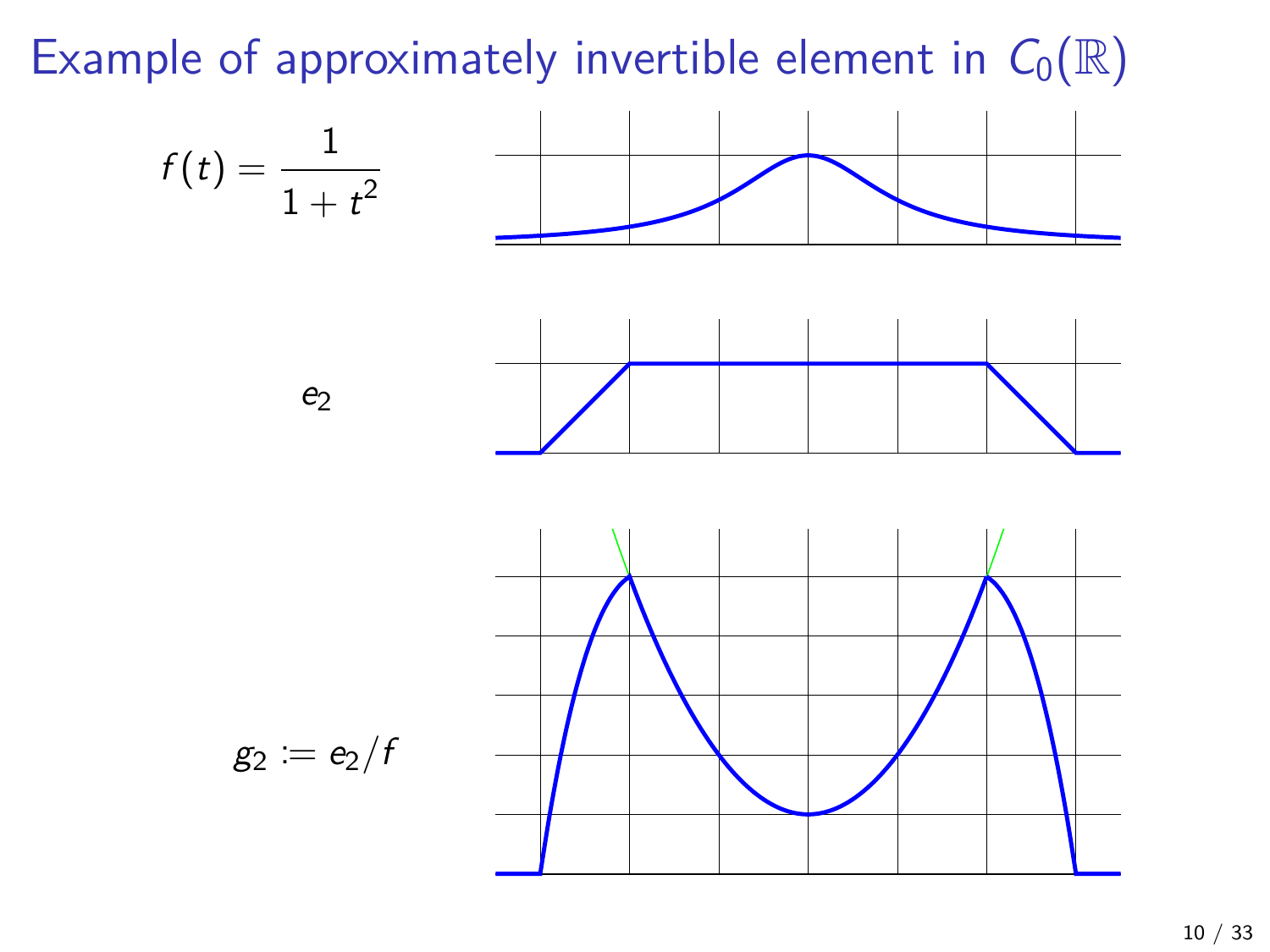## **Outline**

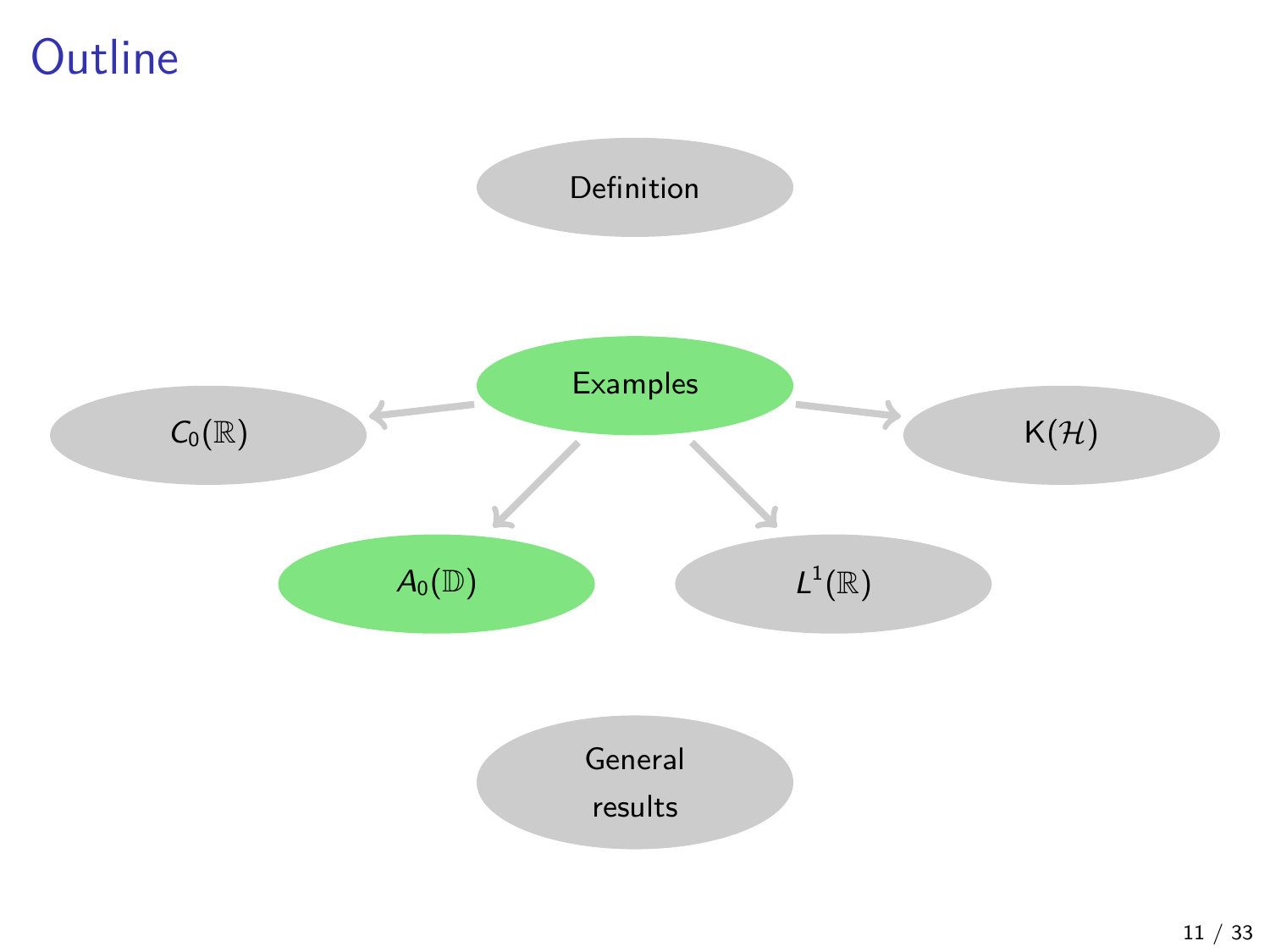### Small disk algebra

Denote by  $A_0$  the algebra of all continuous functions  $\overline{\mathbb{D}} \to \mathbb{C}$ that are analytic in  $\mathbb D$  and vanish at 0:

$$
A_0 := \{ f \in C(\overline{\mathbb{D}}): \quad f|_{\mathbb{D}} \in H(\mathbb{D}) \quad \wedge \quad f(0) = 0 \}.
$$

In other words,  $A_0$  is the non-unital closed subalgebra of  $C(\mathbb{D})$ generated by the monomial

$$
g(z):=z.
$$

Lemma

If  $f \in A_0$ , then for every  $z \in \mathbb{D}$ 

 $|f(z)| \leq |z| ||f||_{\infty}$ .

**Proof.** Follows from Schwarz Lemma.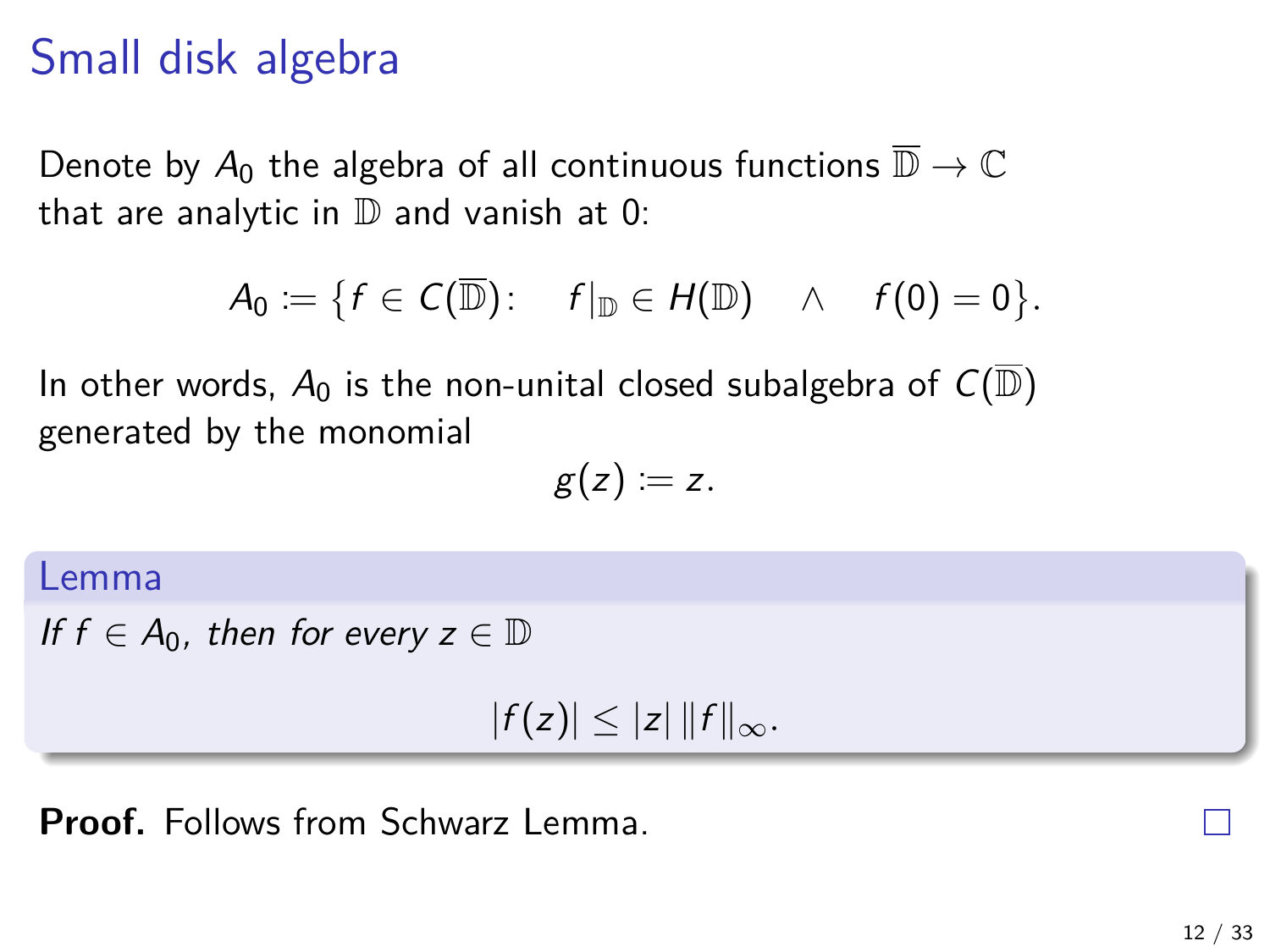## Small disk algebra has no approximate identities

#### Lemma

For every  $f \in A_0$ ,

$$
\sup_{1/2 \le |z| \le 1} |f(z) - 1| \ge \frac{1}{3}.
$$

**Idea of proof.** If  $||f||_{\infty} \leq \frac{4}{3}$  $\frac{4}{3}$ , then  $|f(1/2)| \leq \frac{2}{3}$ .

#### Proposition

Define  $g: \overline{\mathbb{D}} \to \mathbb{C}$  by  $g(z) = z$ . Then the ideal  $gA_0$  is not dense in  $A_0$ .

#### Proposition

The algebra  $A_0$  has no approximate identities.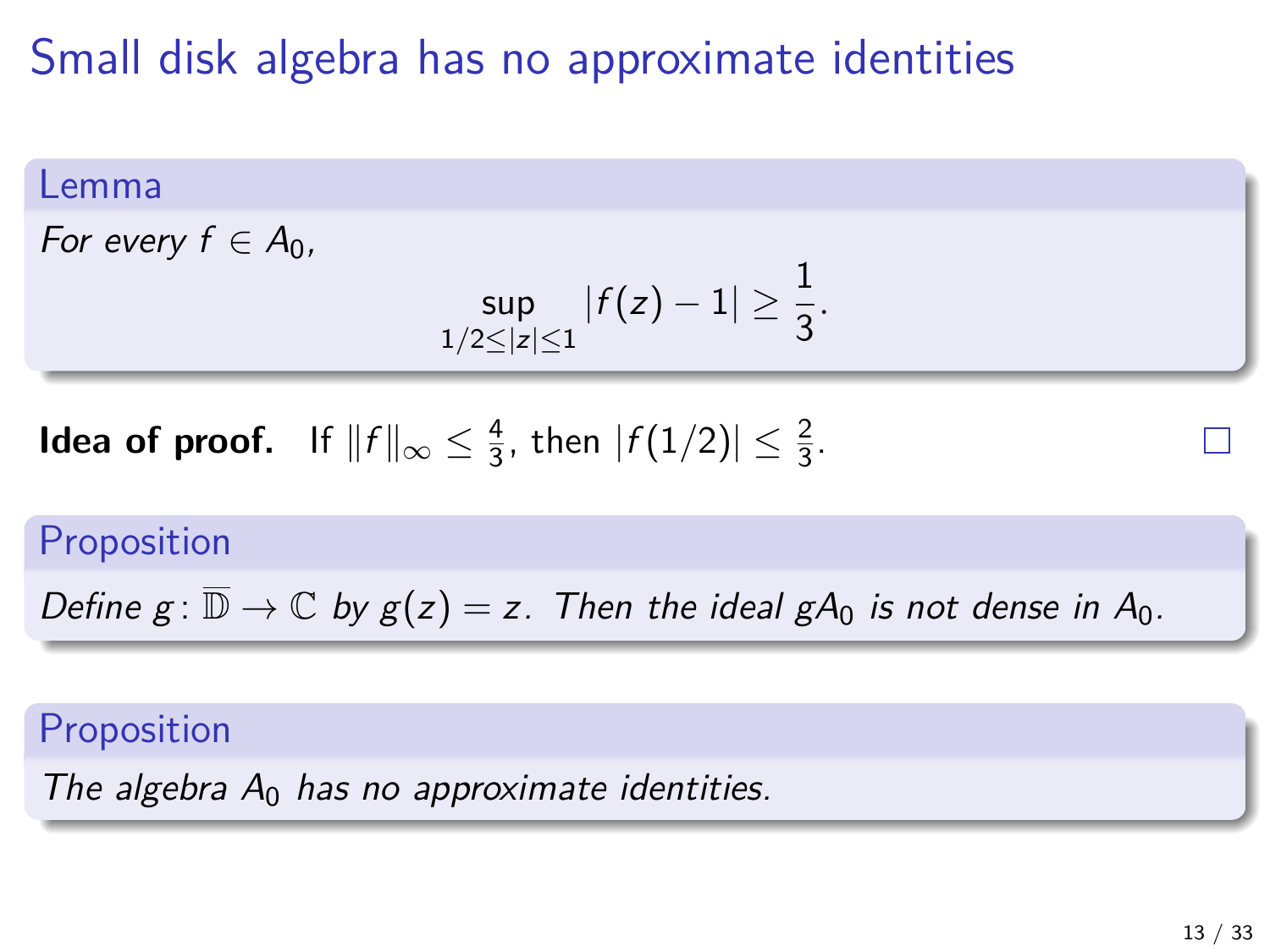## **Outline**

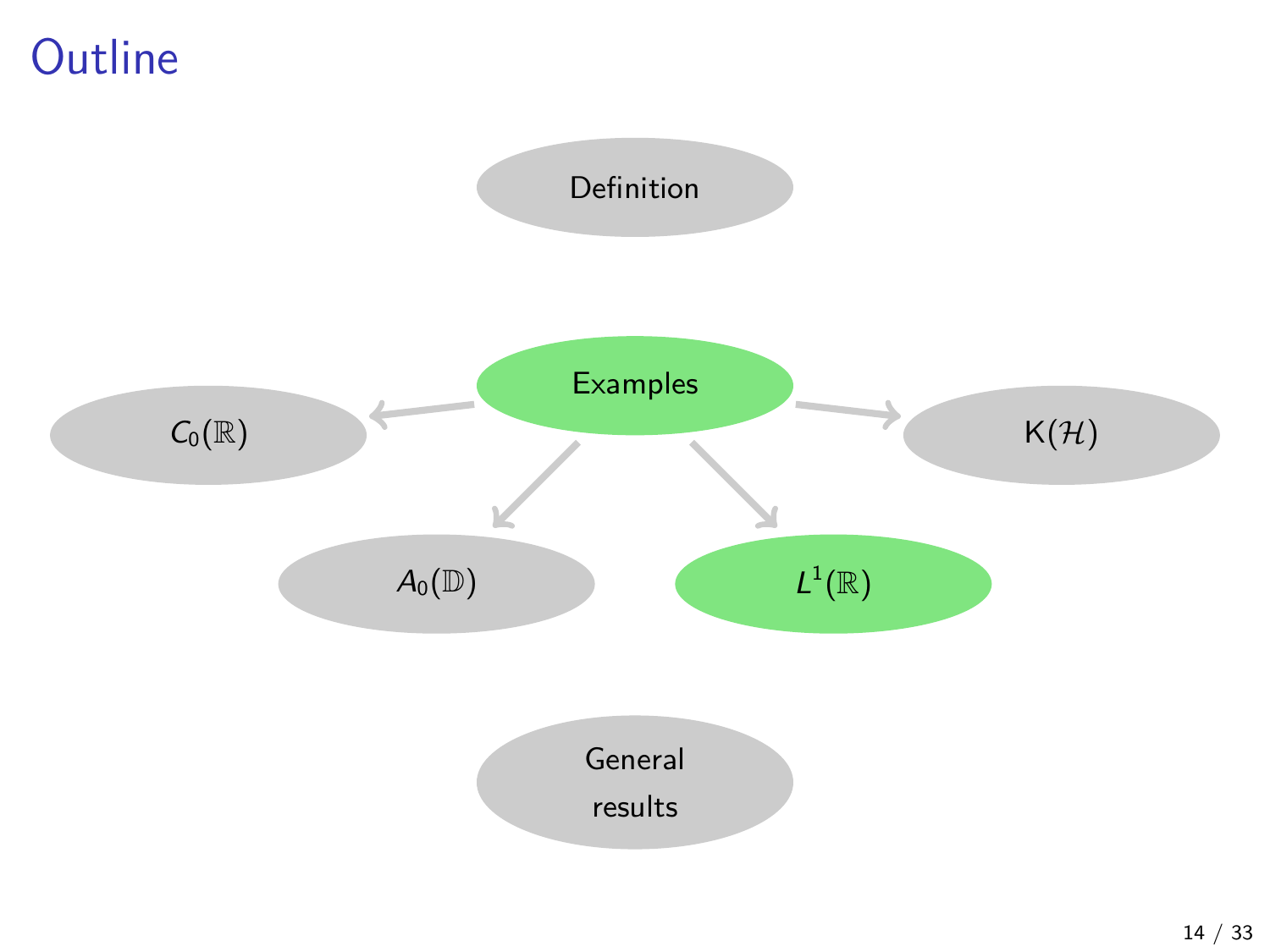### Dirac sequences

In this section we consider  $L^1(\mathbb{R})$  with the convolution operation  $\ast.$ It is a non-unital conmutative algebra. For every  $f \in L^1(\mathbb{R})$  denote by  $\widehat{f}$  the Fourier transform of  $f$ .

#### Definition

A sequence  $(e_j)_{j\in\mathbb{N}}$  in  $L^1(\mathbb{R})$  is a *Dirac sequence* if:

• 
$$
e_j(x) \ge 0
$$
 for every  $x \in \mathbb{R}$ ,  $j \in \mathbb{N}$ .

• 
$$
\int_{\mathbb{R}} e_j(x) \, dx = 1
$$
 for every  $j \in \mathbb{N}$ .

• For every 
$$
\delta > 0
$$
,

$$
\lim_{j\to\infty}\int_{|x|\geq \delta}e_j(x)\,dx=0.
$$

It is known that every Dirac sequence is an approximate identity in  $L^1(\mathbb{R}).$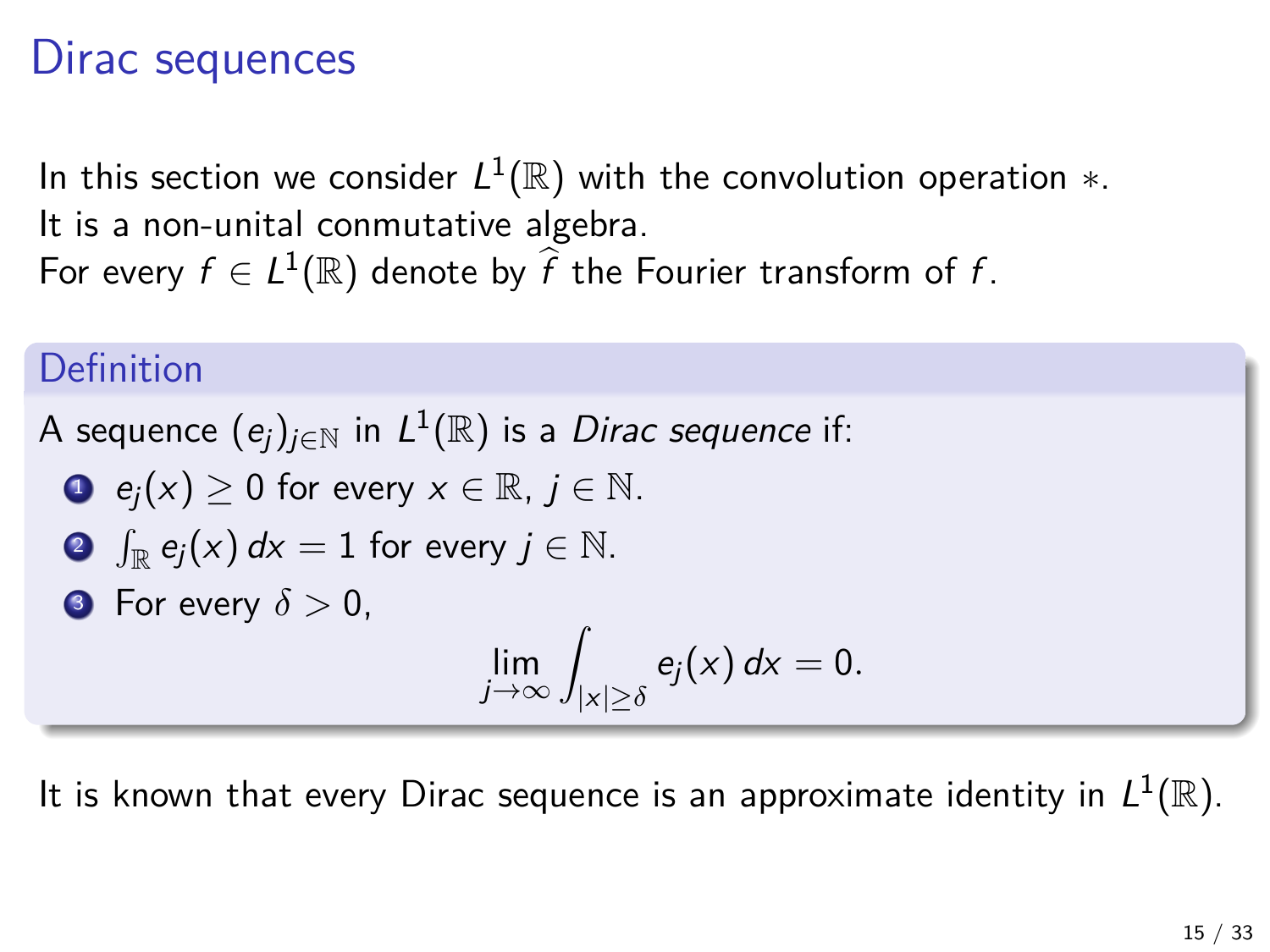

$$
\widehat{e_j}(t) = \begin{cases} 1 - \frac{|t|}{2j}, & |t| \le 2j; \\ 0, & \text{otherwise.} \end{cases}
$$
  
 $j = 1$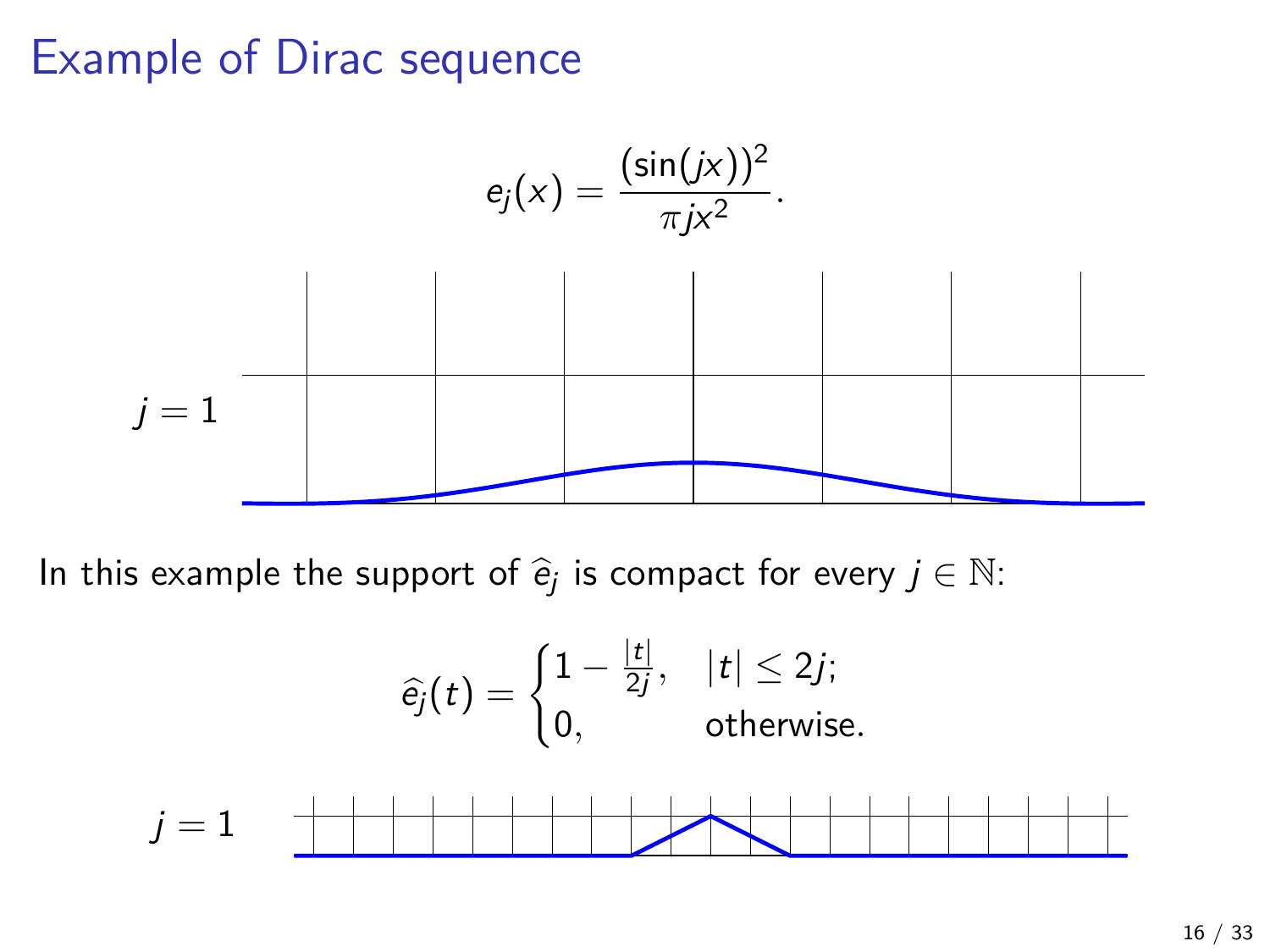

$$
\widehat{e}_j(t) = \begin{cases} 1 - \frac{|t|}{2j}, & |t| \le 2j; \\ 0, & \text{otherwise.} \end{cases}
$$
  
 $j = 2$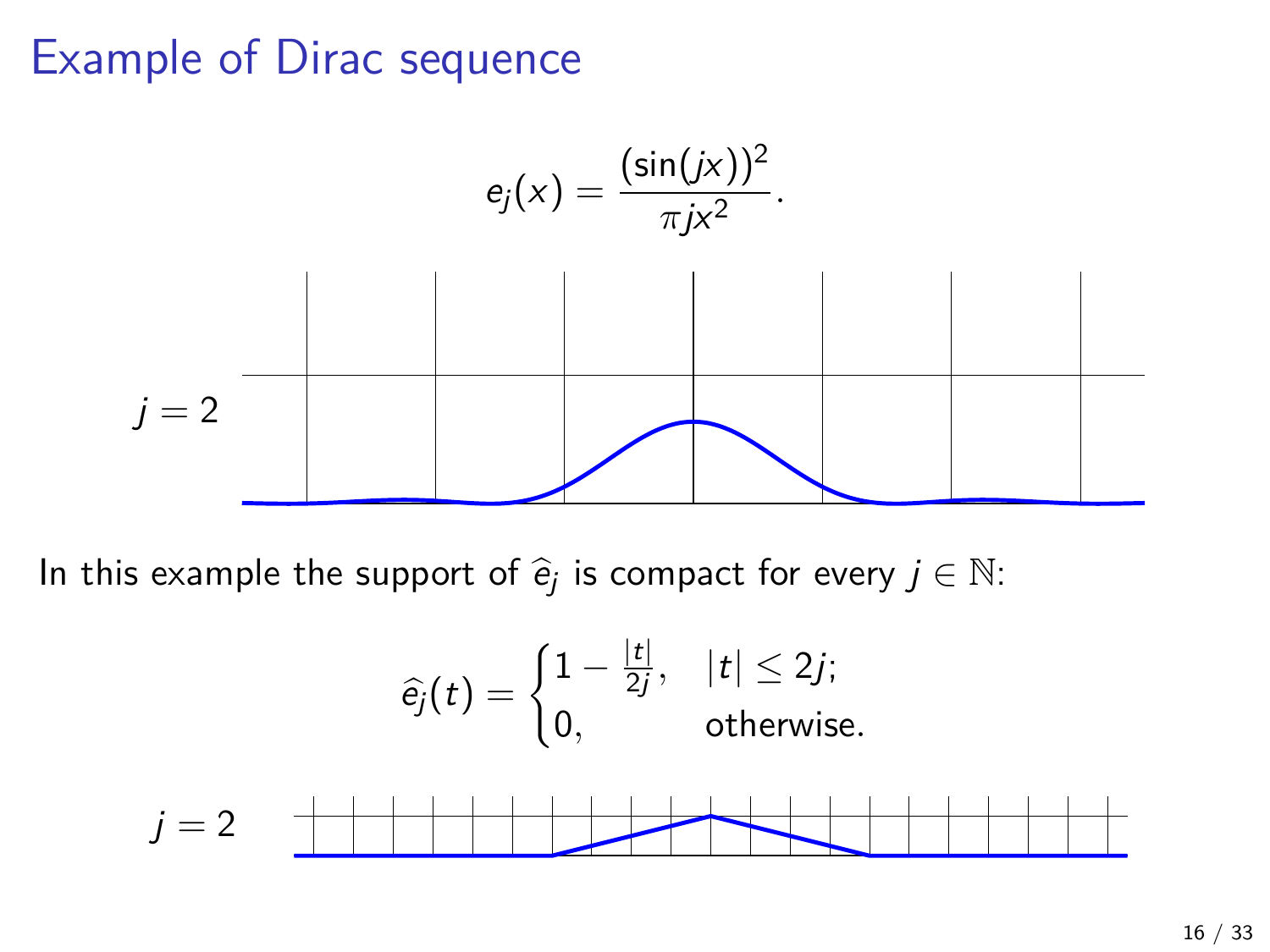

$$
\widehat{e}_j(t) = \begin{cases} 1 - \frac{|t|}{2j}, & |t| \le 2j; \\ 0, & \text{otherwise.} \end{cases}
$$
  
 $j = 3$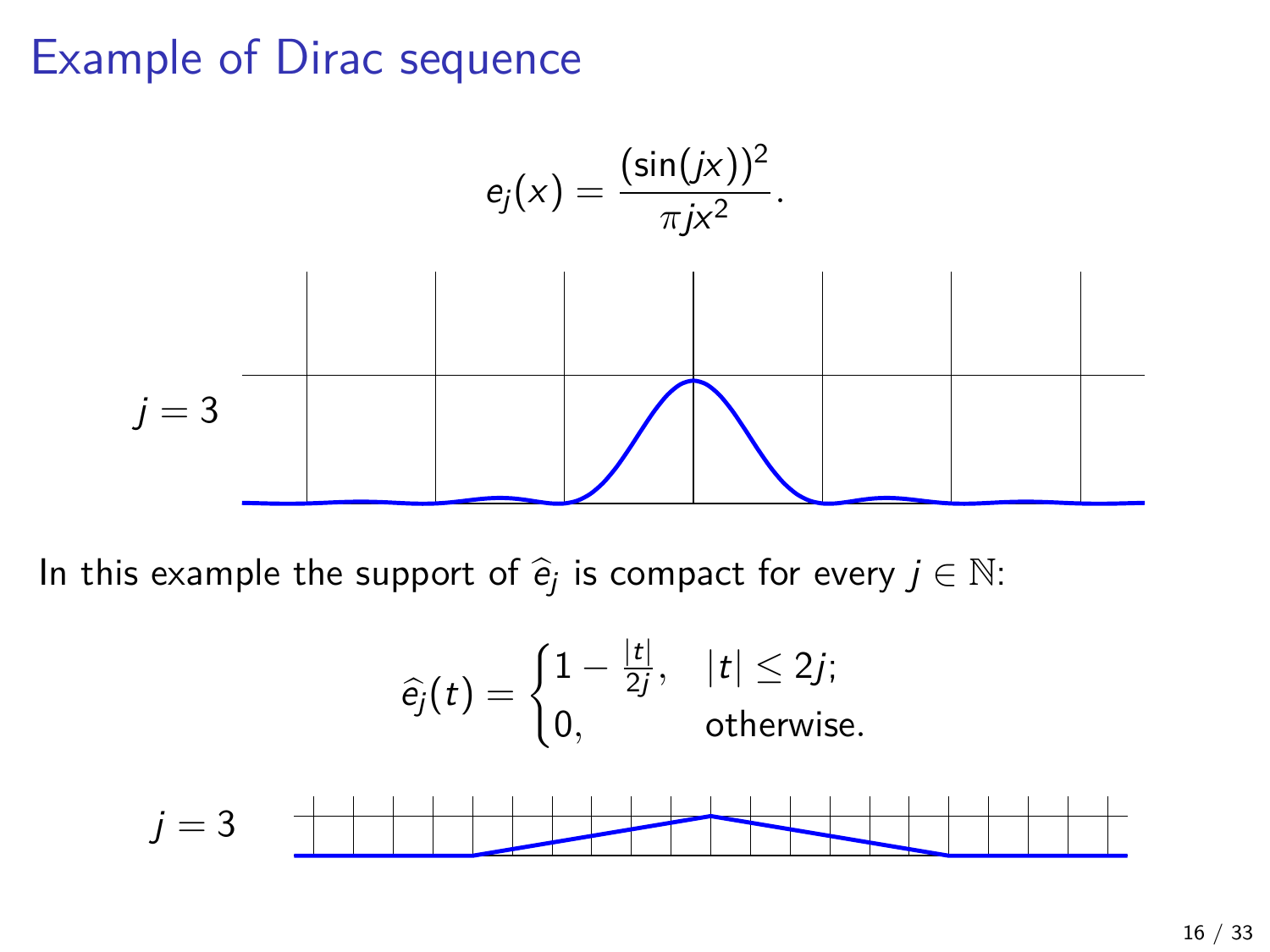

$$
\widehat{e}_j(t) = \begin{cases} 1 - \frac{|t|}{2j}, & |t| \le 2j; \\ 0, & \text{otherwise.} \end{cases}
$$
  
 $j = 4$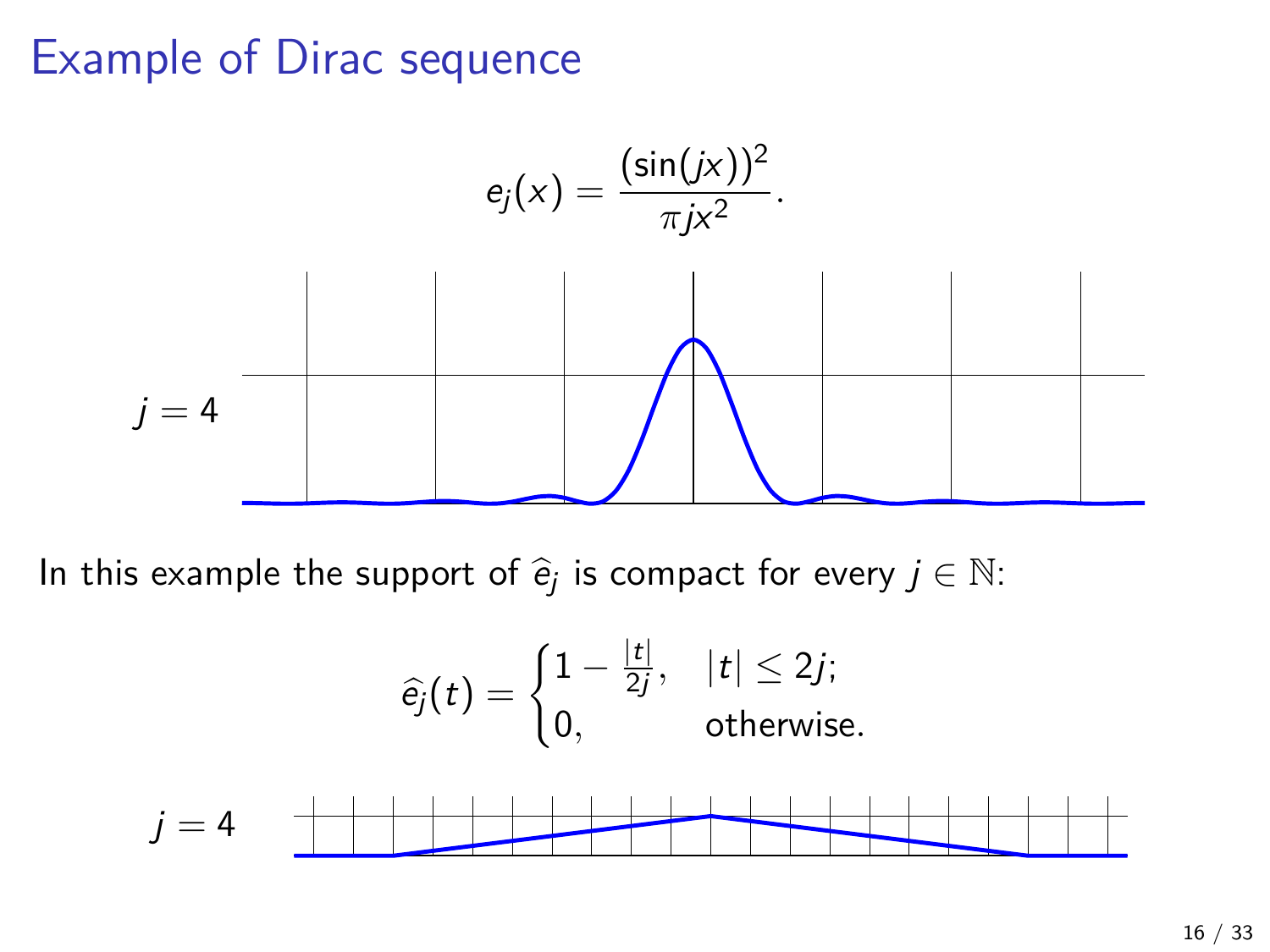

$$
\widehat{e}_j(t) = \begin{cases} 1 - \frac{|t|}{2j}, & |t| \le 2j; \\ 0, & \text{otherwise.} \end{cases}
$$
  
 $j = 5$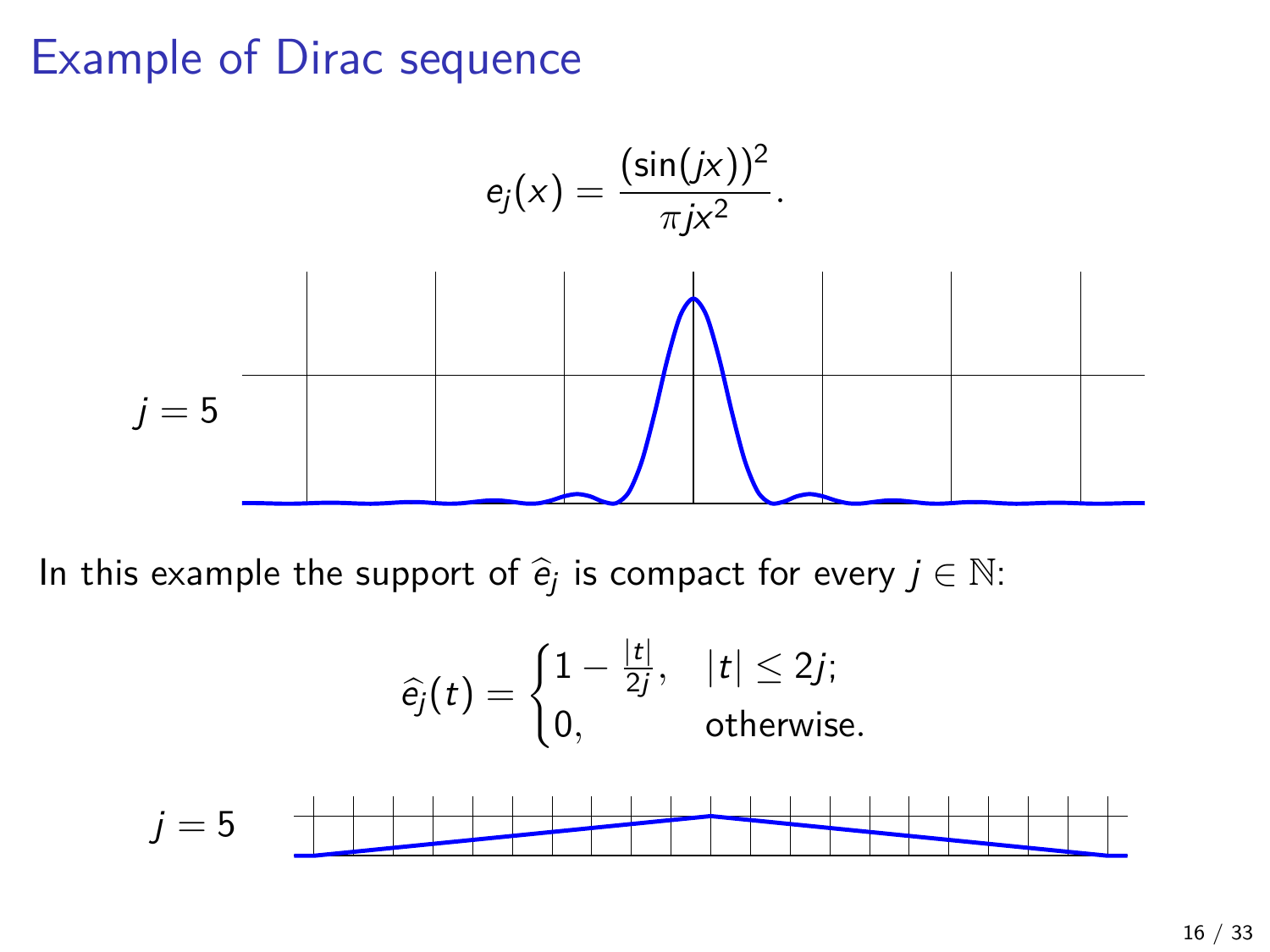# Wiener's Division Lemma

#### Theorem

- Let  $f,g \in L^1(\mathbb{R})$  such that
	- $\mathsf{supp}(f)$  is compact,
	- $\widehat{g}(x) \neq 0$  for every  $x \in \text{supp}(f)$ .

Then there exists  $h \in L^1(\mathbb{R})$  such that

$$
f=g*h.
$$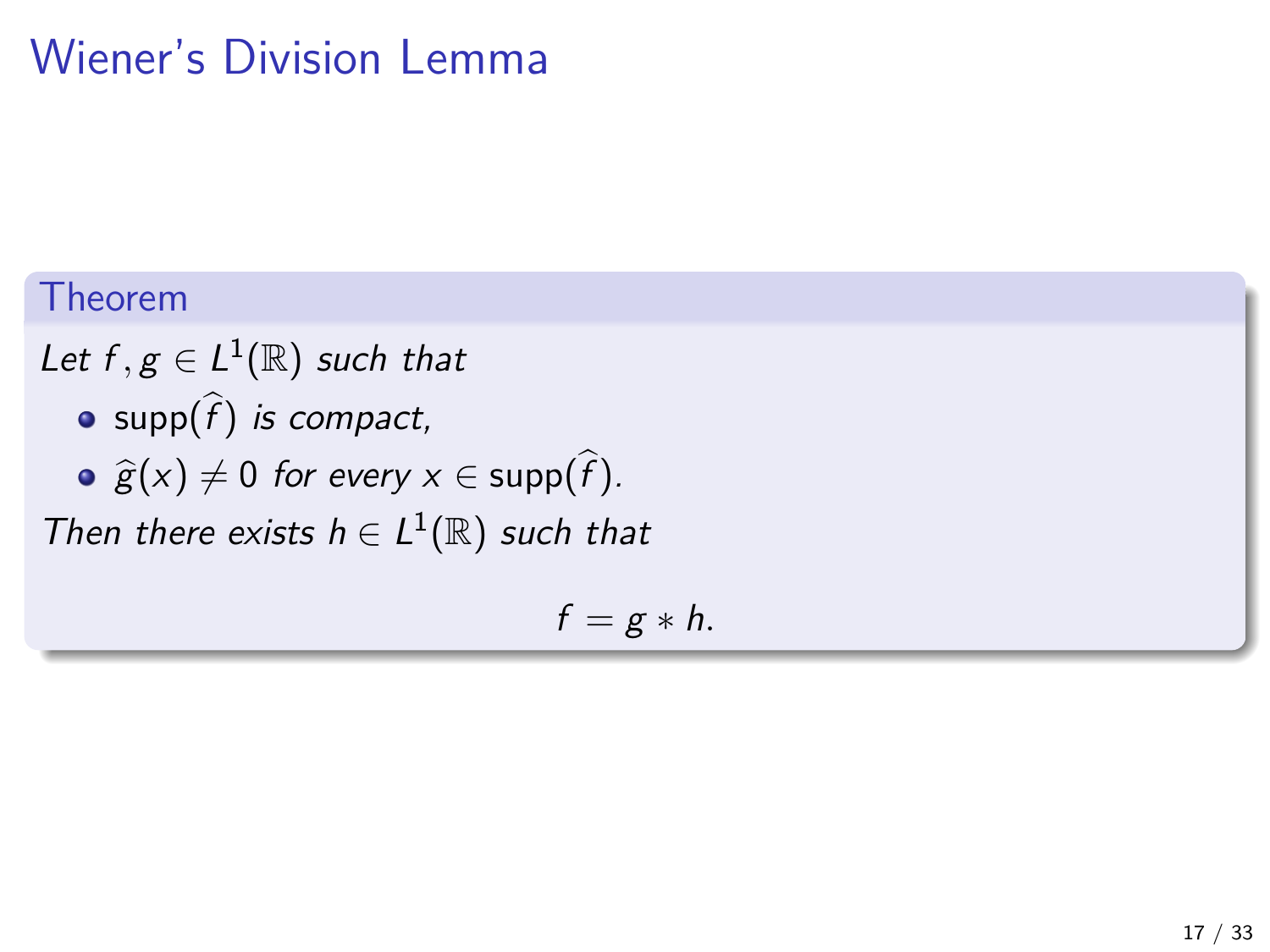Approximately invertible elements in  $L^1(\mathbb{R})$ 

#### Theorem

Let  $f \in L^1(\mathbb{R})$ . Then the following conditions are equivalent.

- (a) f is approximately invertible.
- (b)  $f * L^1(\mathbb{R})$  is dense in  $L^1(\mathbb{R})$ .
- (c)  $\widehat{f}(t) \neq 0$  for every  $t \in \mathbb{R}$ .

**Proof.** We shall prove that (c) implies (a). Suppose that  $\widehat{f}(t) \neq 0$  for every  $t \in \mathbb{R}$ . Let  $(e_i)_{i\in\mathbb{N}}$  be a Dirac sequence with supp $(\hat{e}_i) \in \mathcal{K}$ . For every  $j\in\mathbb{N}$ , by Wiener's Division Lemma,  $\exists g_j\in L^1(\mathbb{R})$  such that

$$
e_j=f*g_j.
$$

Therefore f is approximately invertible.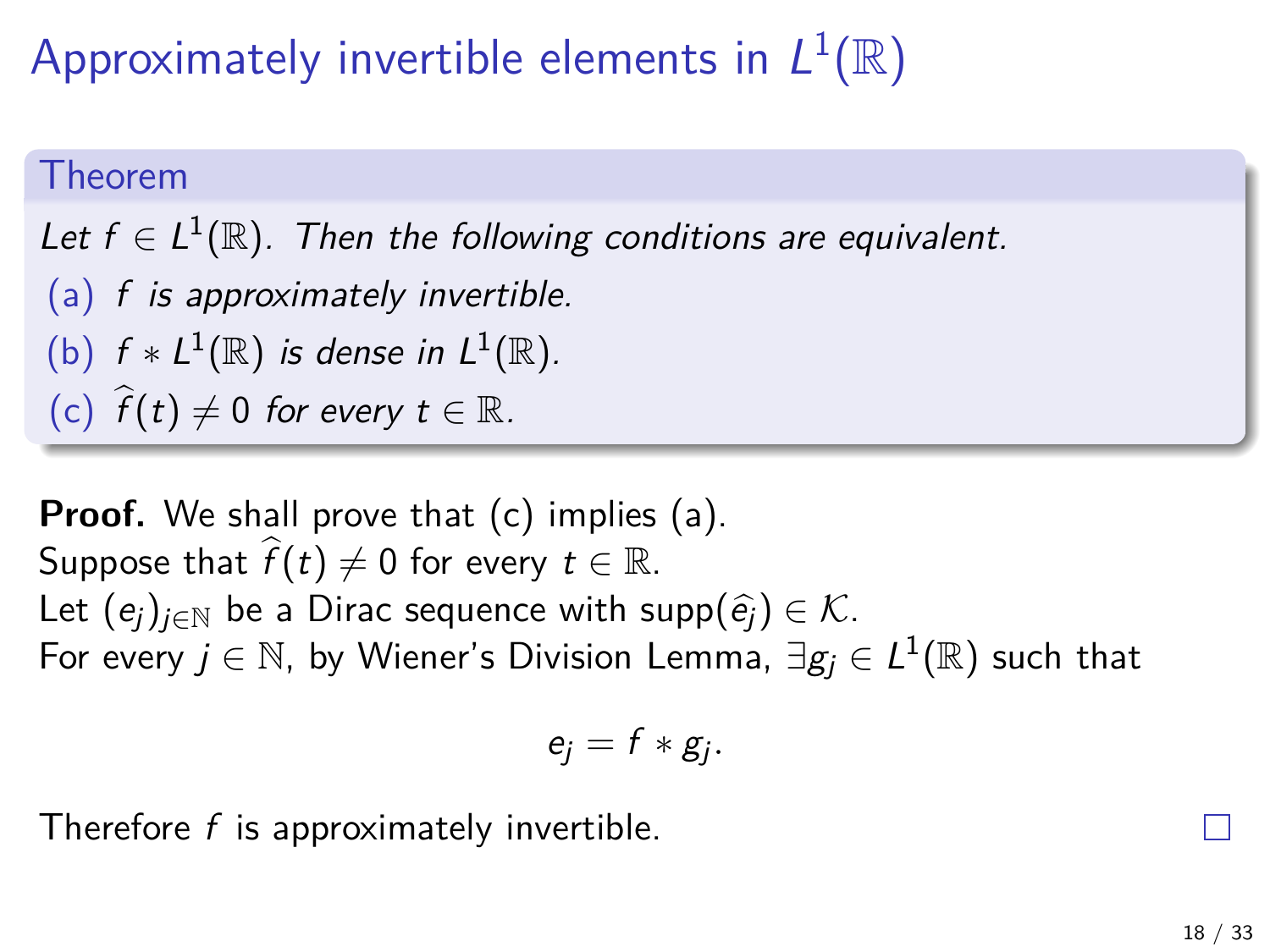## **Outline**

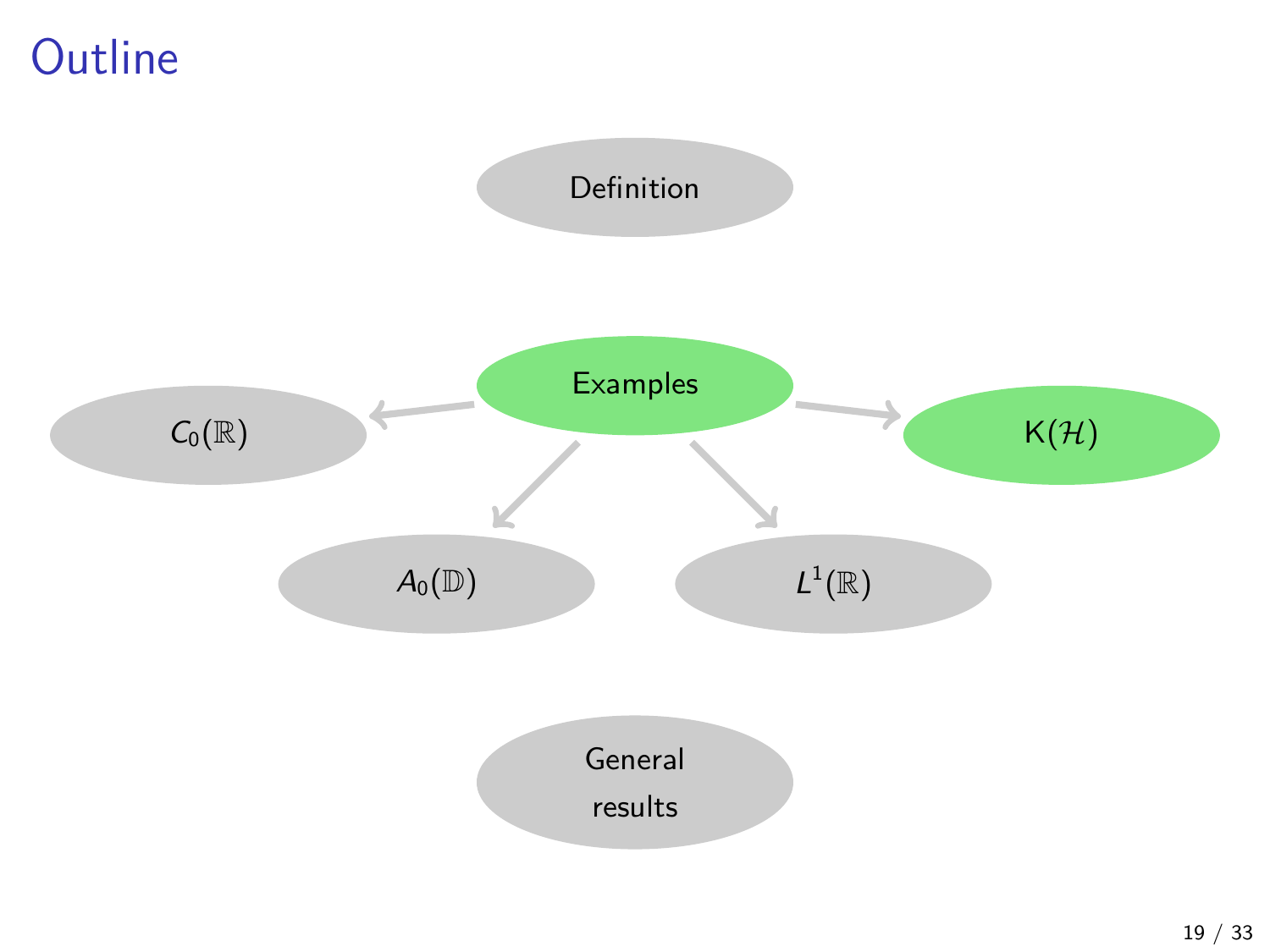## Algebra of compact operators in a Hilbert space

Let  $H$  be a separable infinite-dimensional Hilbert space. Consider the algebra  $K(H)$  of compact operators acting in H.

#### Proposition

Let  $(b_n)_{n\in\mathbb{N}}$  be an orthonormal base of H. For every m in  $\mathbb{N}$  let  $P_m$  be the orthonormal projection onto the subspace generated by  $b_1, \ldots, b_m$ .

$$
P_m v := \sum_{j=1}^m \langle v, b_j \rangle b_j.
$$

Then  $(P_m)_{m\in\mathbb{N}}$  is an approximate identity in K(H).

#### Proof.

The sequence  $(P_m)_{m\in\mathbb{N}}$  strongly converges to the identity operator *I*. Therefore for every  $T \in K(H)$ ,  $||P_mT - T|| \rightarrow 0$  and  $||TP_m - T|| \rightarrow 0$ .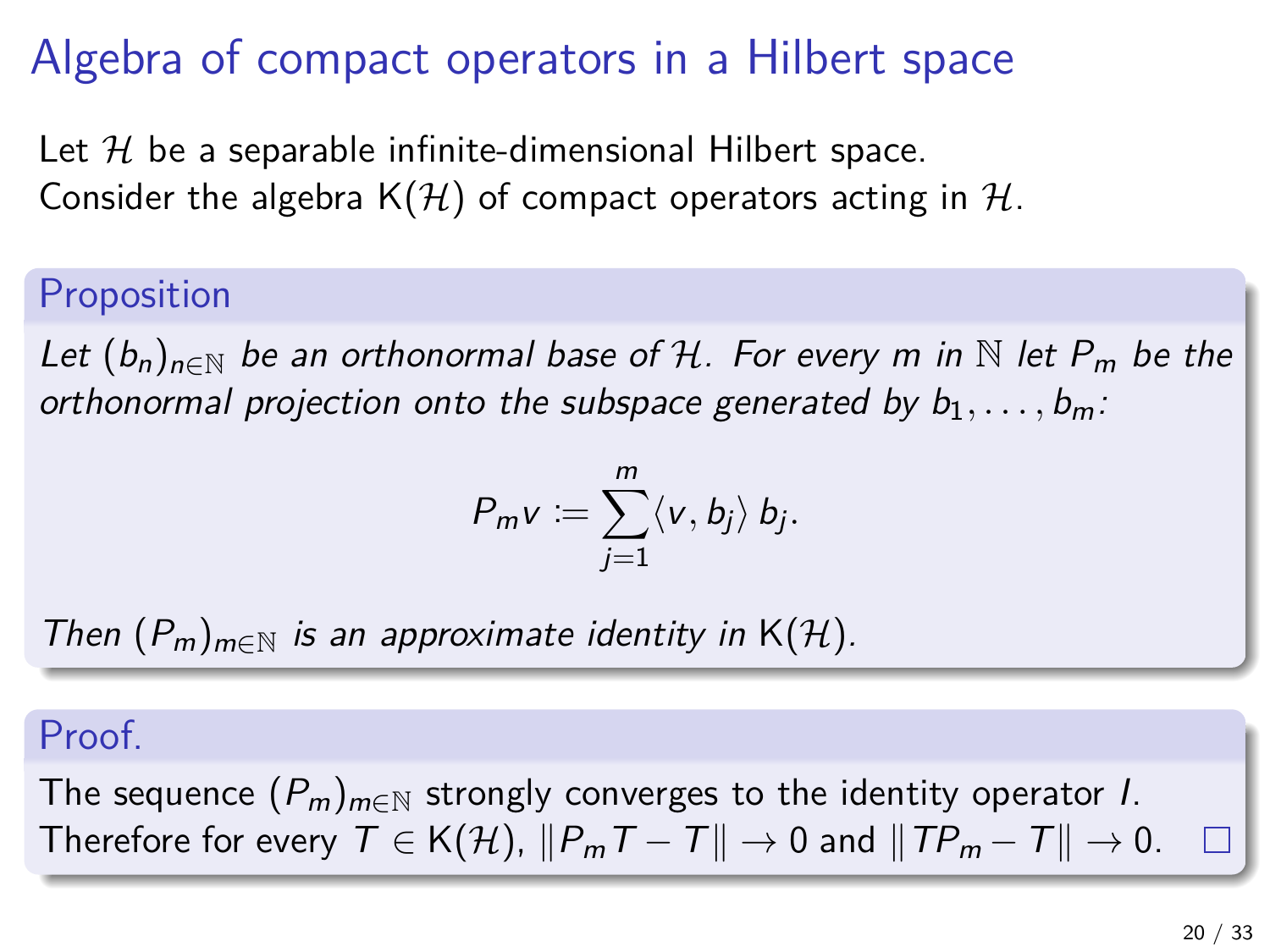# Approximate invertibility in the algebra of compact operators

Proposition

Let  $T \in K(\mathcal{H})$ .

- T is approximately left invertible  $\iff$  ker $(T) = \{0\}$ .
- T is approximately right invertible  $\iff$   $T(\mathcal{H})$  is dense in H.

The  $\Leftarrow$  implications may be proved using the previous Proposition and the singular value decomposition of  $T$ :

$$
\mathcal{T}v=\sum_{j\in\mathbb{N}}s_j\langle v,a_j\rangle b_j,
$$

where  $s_1 \geq s_2 \geq \ldots$ ,  $s_j \to 0$  as  $j \to \infty$ ,  $(a_i)_{i\in\mathbb{N}}$  and  $(b_i)_{i\in\mathbb{N}}$  are orthonormal sequences in H.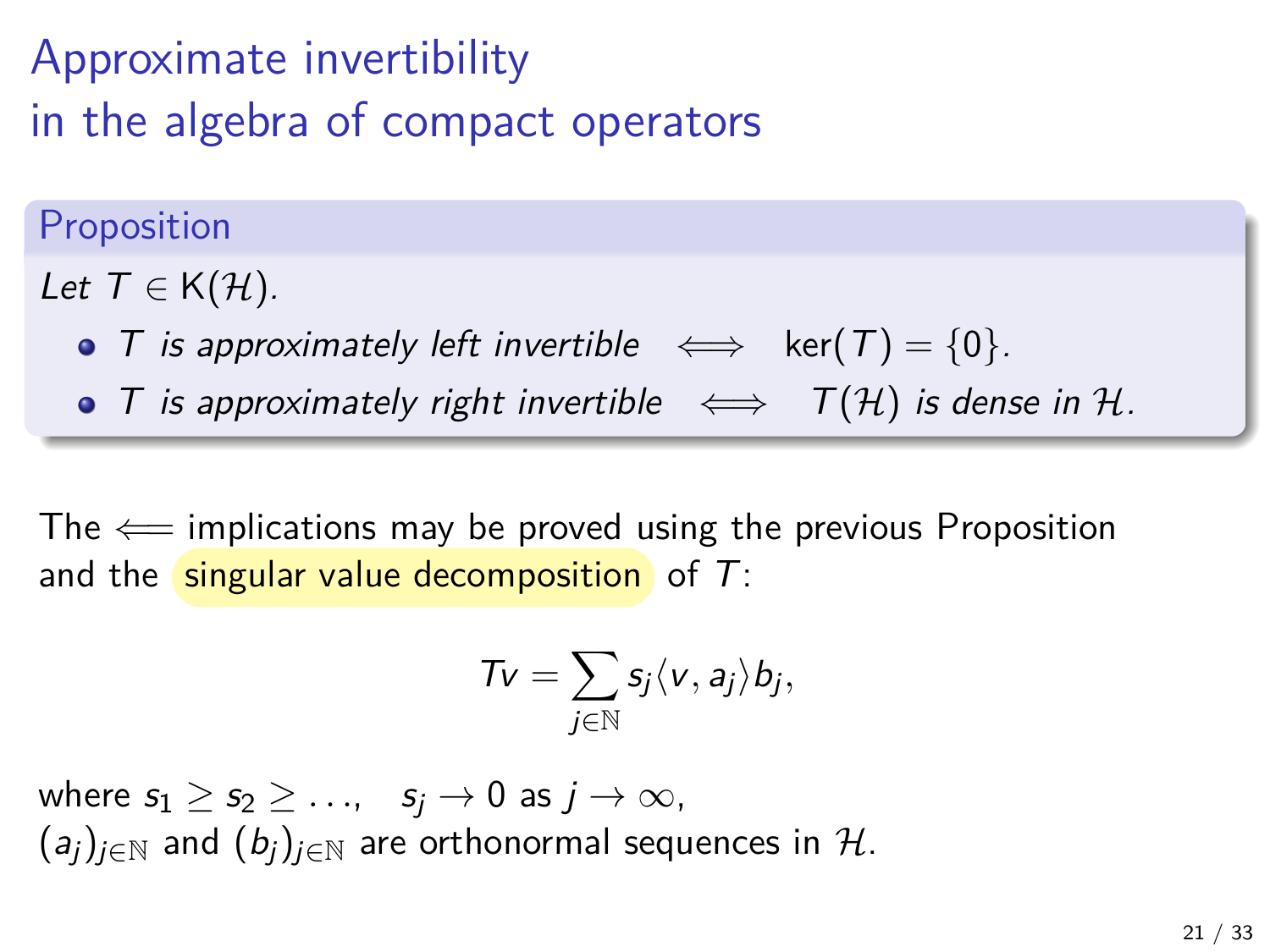## **Outline**

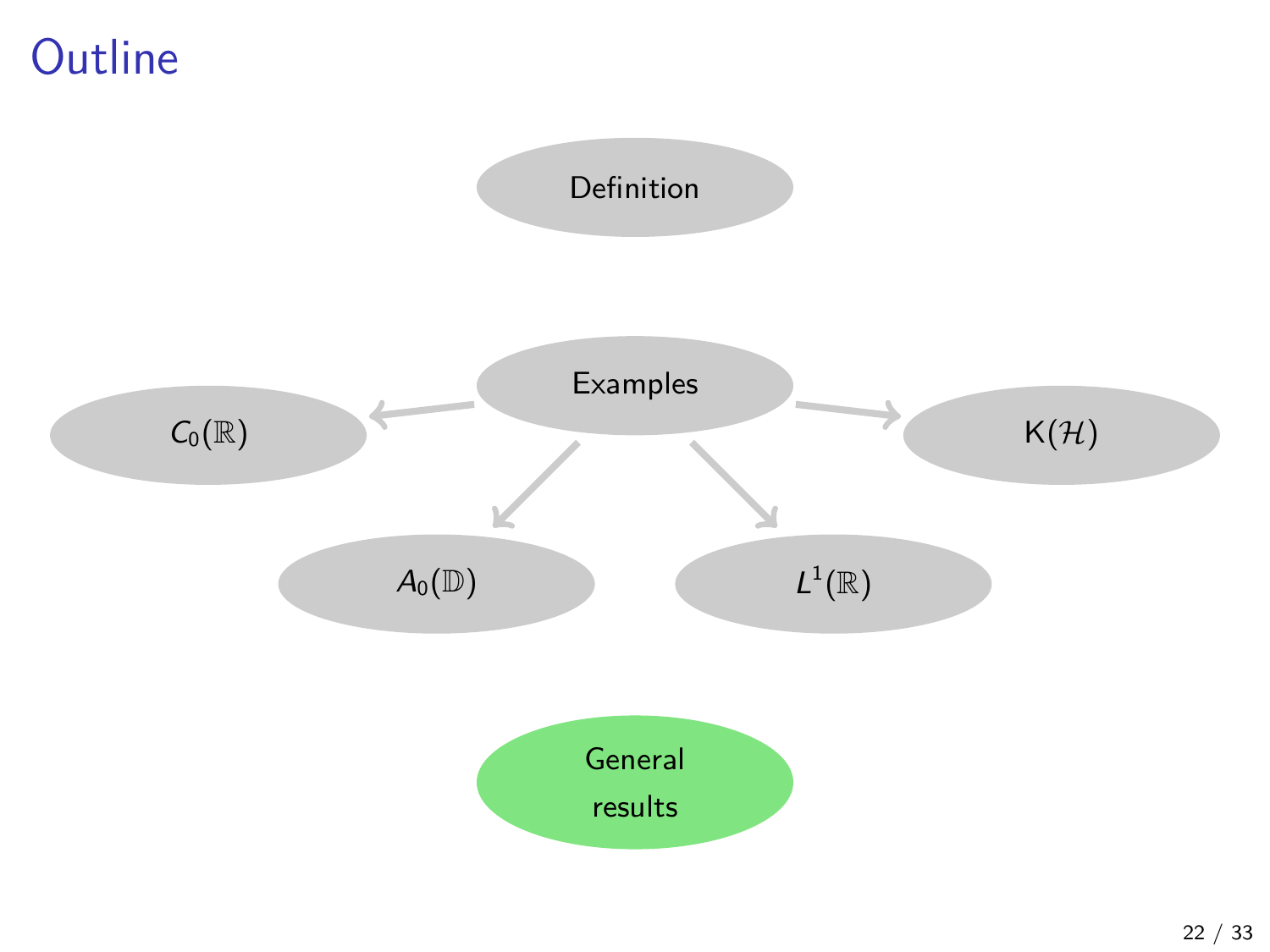### Two notes about approximate identities

#### Proposition

Let  $A$  be a unital normed algebra and e be a unity of  $A$ . Then for every directed set J the constant net  $(e)_{i \in I}$  is an approximate identity of A.

#### Proposition

Let  $(e_i)_{i\in J}$  be an approximate identity in A having a limit  $f \in A$ . Then  $f$  is the unity of  $A$ .

**Proof.** For every  $a \in \mathcal{A}$ ,

$$
a = \lim_{j \in J} a e_j = af, \qquad a = \lim_{j \in J} e_j a = fa.
$$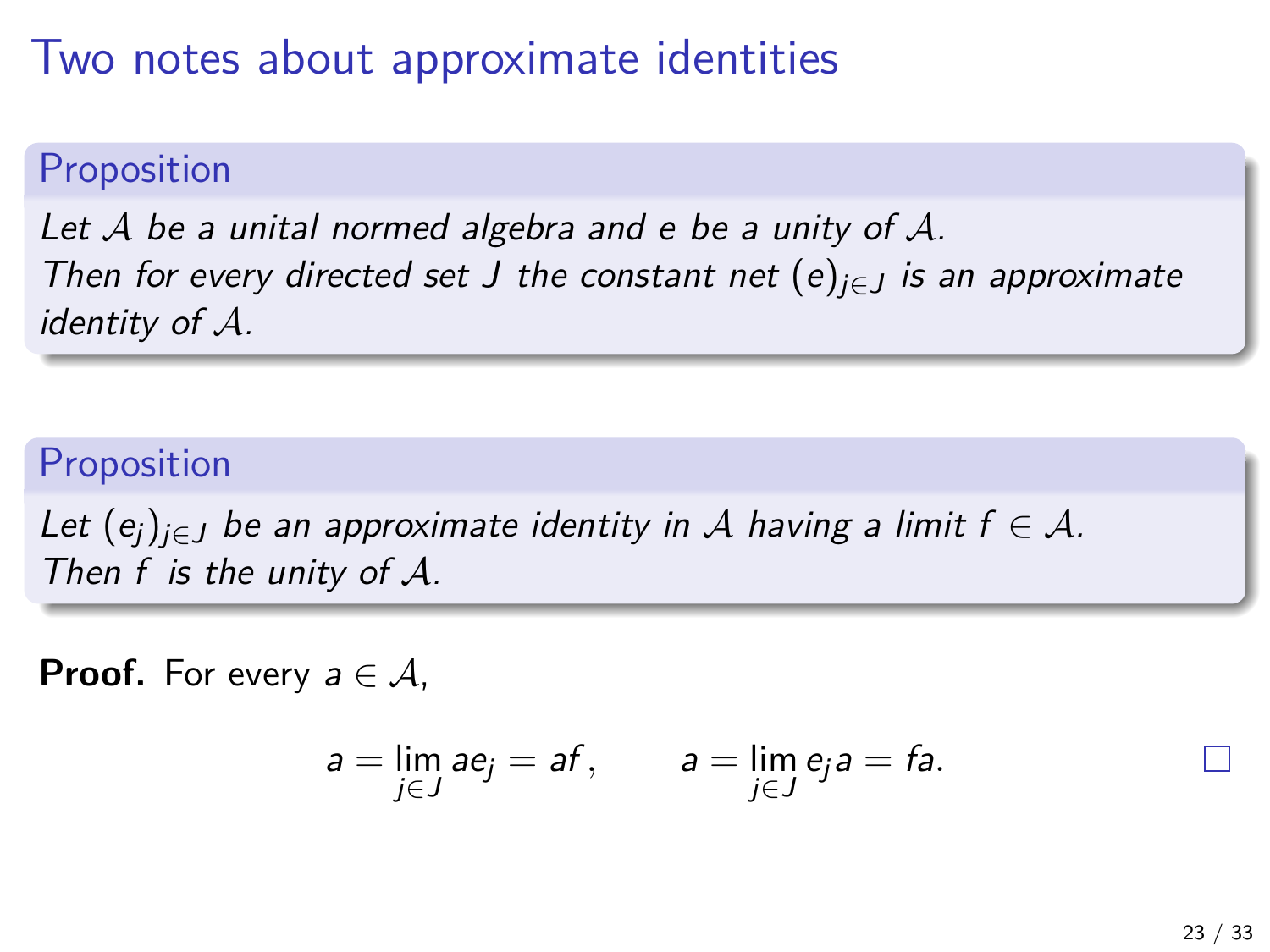If x is right approximately invertible, then  $xA$  is dense in A

#### Proposition

Let x be a right approximately invertible element of  $\mathcal{A}$ . Then the right ideal  $xA$  is dense in  $A$ .

**Proof.** Let  $(u_i)_{i\in J}$  be a net in A such that  $(xu_i)_{i\in J}$  is an appr.id. in A. Given  $a \in \mathcal{A}$ , consider the net  $(xu_j a)_{j \in J}$ .

$$
x\mathcal{A}\ni x(u_ja)=(xu_j)a\to a.
$$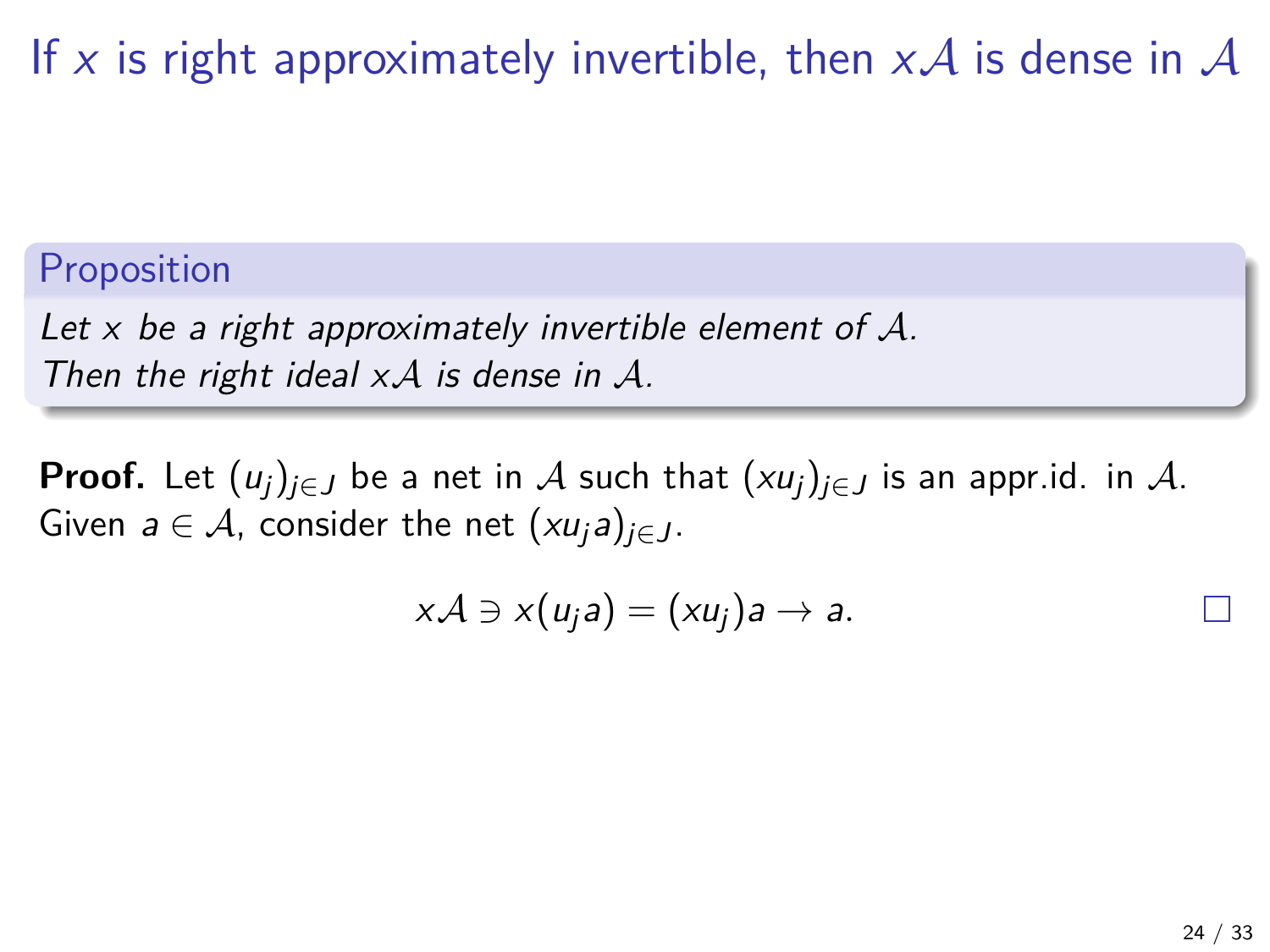Approximate invertibility and maximal modular ideals

#### Definition

Let  $A$  be an algebra. A right ideal  $J$  is said to be modular if there exists an element  $v$  of  $A$  such that

∀x ∈ A vx − x ∈ J*.*

It is well known that every modular right ideal is contained in a maximal modular right ideal.

#### Proposition

Let A be a non-unital normed algebra,  $x \in A$  and  $Ax$  is dense in A. Then there is no maximal modular right ideal J such that  $x \in J$ .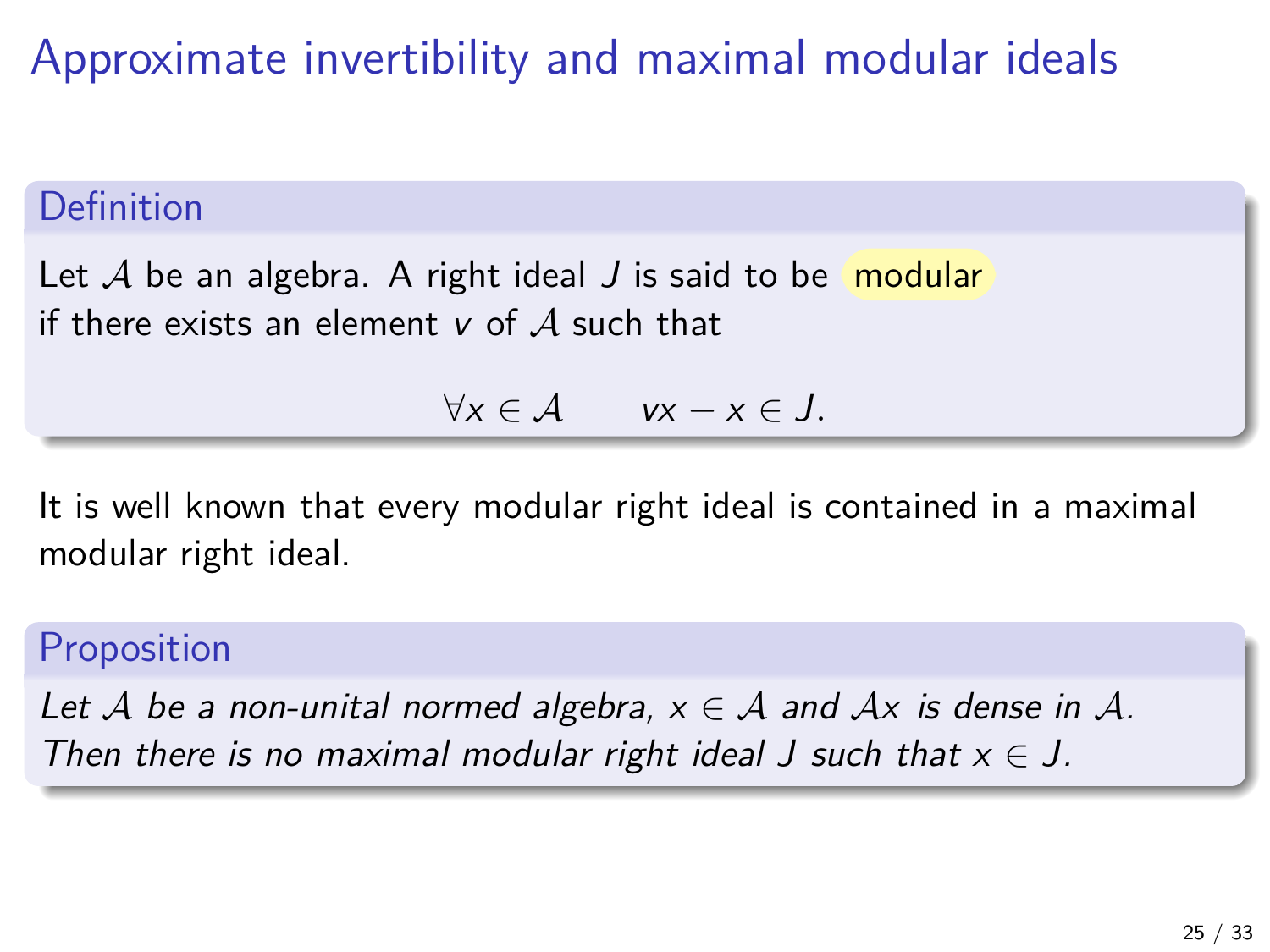If x is right approximately invertible, then  $x \notin Ax$ 

#### Proposition

Let A be a non-unital normed algebra and x be a right approximately invertible element of  $\mathcal{A}$ . Then  $x \notin Ax$ .

**Proof.** Suppose that  $x = yx$  for some  $y \in A$ . Let  $(u_i)_{i \in J}$  be a net in A such that  $(xu_i)_{i\in J}$  is an approximate identity in A. Then

$$
\lim_{j\in J}x u_j=\lim_{j\in J} yx u_j=y.
$$

Therefore  $y$  is a unity of  $A$ . Contradiction.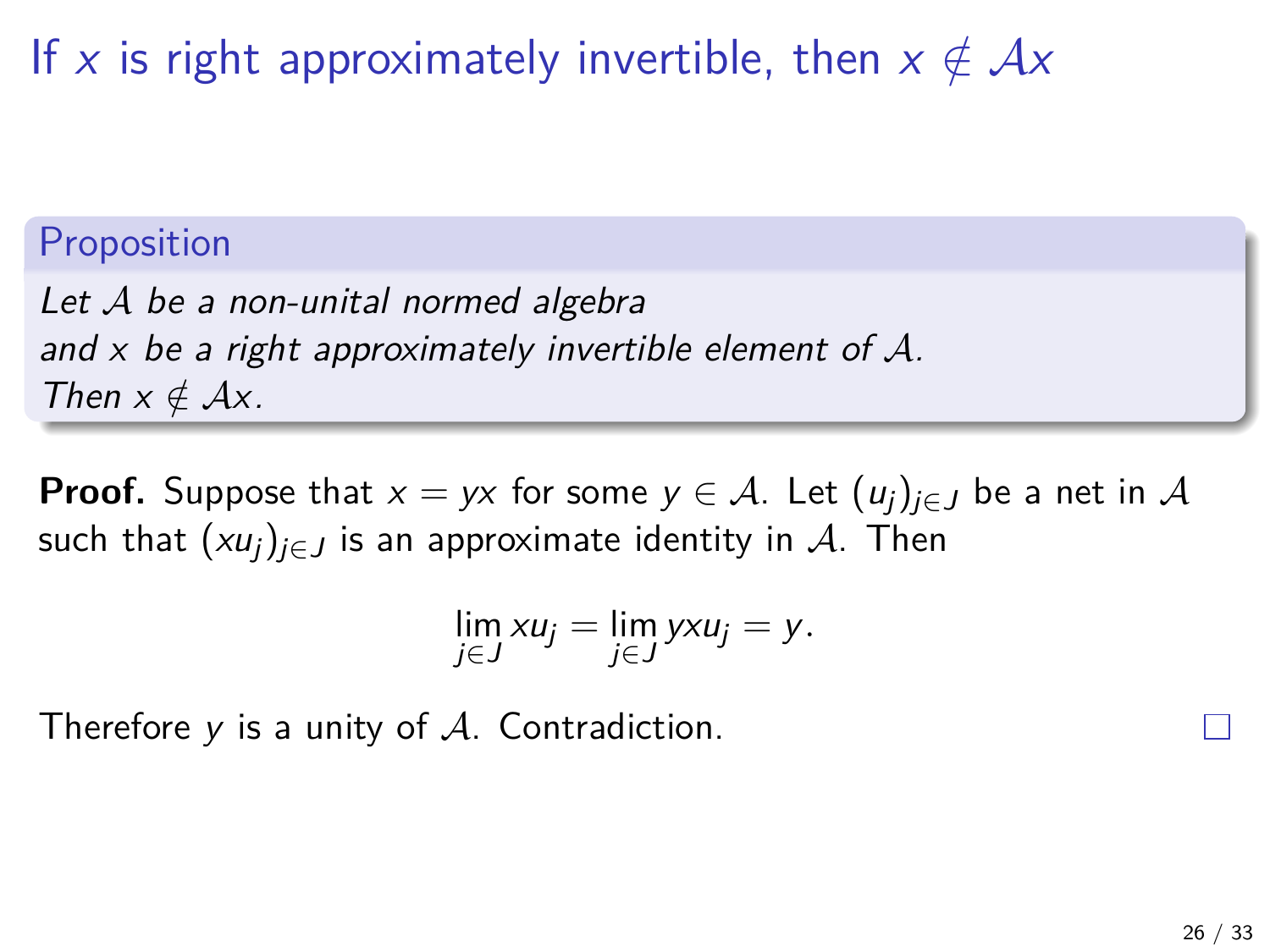If  $xA$  is dense in A, then what about x?

#### Theorem

Let A be a normed algebra having an approximate identity and  $x \in A$  such that  $xA$  is dense in A. Then  $x$  is approximately right invertible.

**Idea of proof.** Let  $(e_i)_{i \in J}$  be an approximate identity of A. For every  $j \in J$  and  $\delta \in (0,1)$  choose  $u_{i,\delta} \in A$  such that

$$
||xu_{j,\delta}-e_j||<\delta.
$$

Then  $(xu_{j,\delta})_{(j,\delta)\in J\times(0,1)}$  is an approximate identity in  $\mathcal{A}.$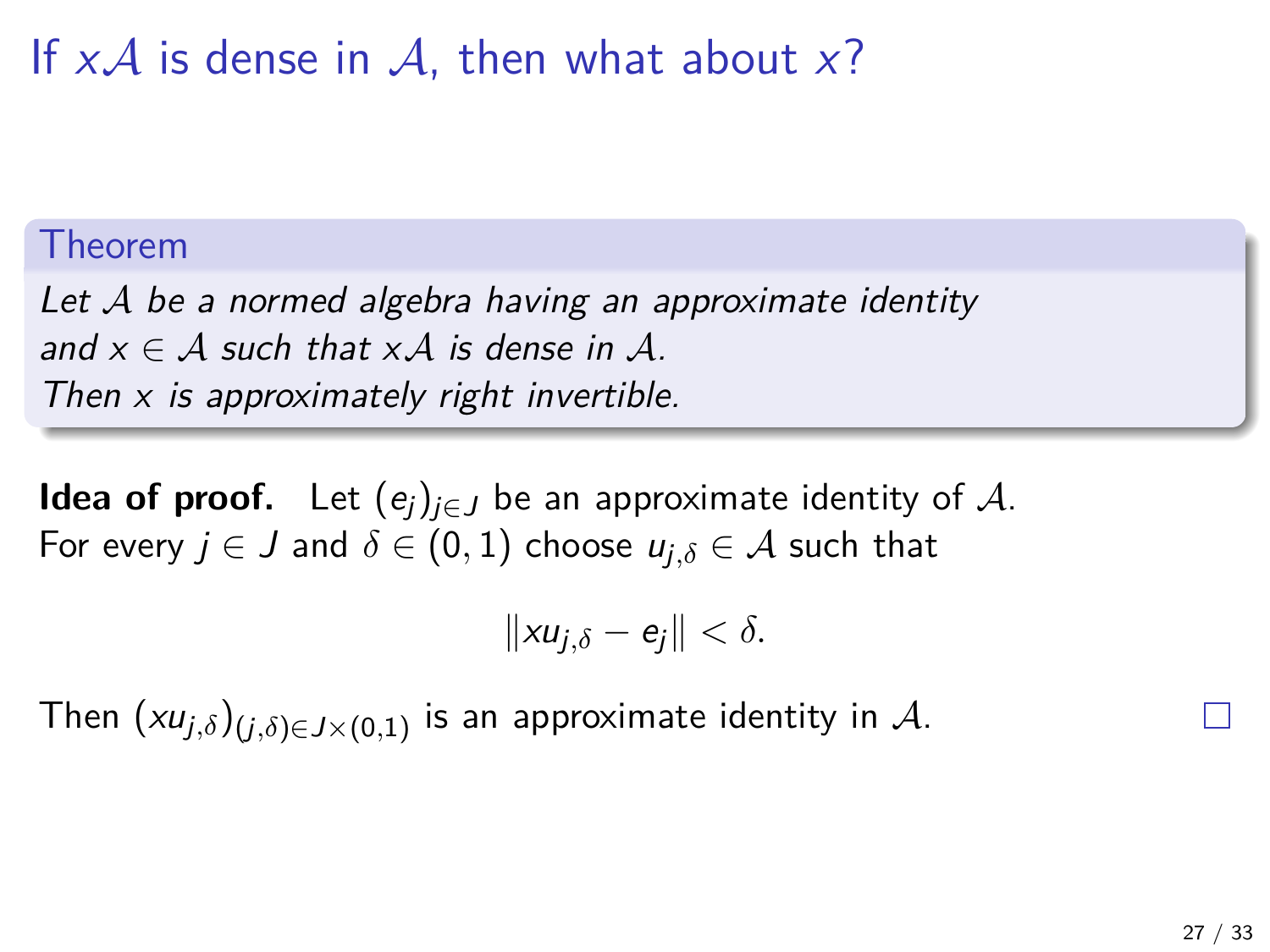Summary: non-commutative situation

Suppose that A is a normed algebra and  $x \in \mathcal{A}$ .

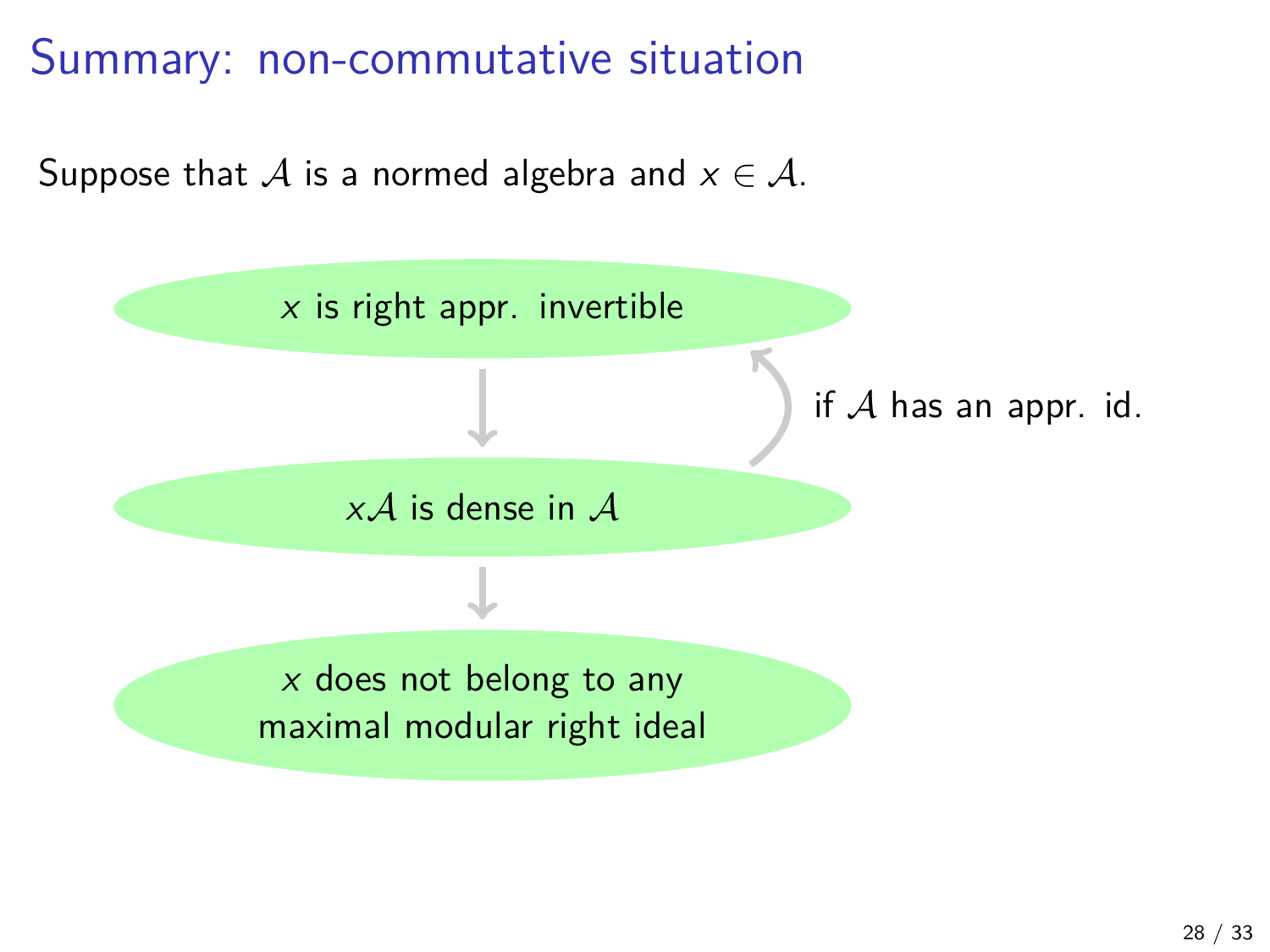#### Problem 1

Let  $A$  is a non-unital normed algebra and  $x \in A$ . Suppose that  $x$  is approximately invertible from both sides, i.e. there exist nets  $(u_j)_{i\in J}$  and  $(v_k)_{k\in K}$  such that

$$
(u_jx)_{j\in J}
$$
 is appr.id.,  $(xv_k)_{k\in K}$  is appr.id.

Does there exists a net  $(y_p)_{p \in P}$  such that  $(xy_p)_{p \in P}$  and  $(y_p x)_{p \in P}$  are approximate identities?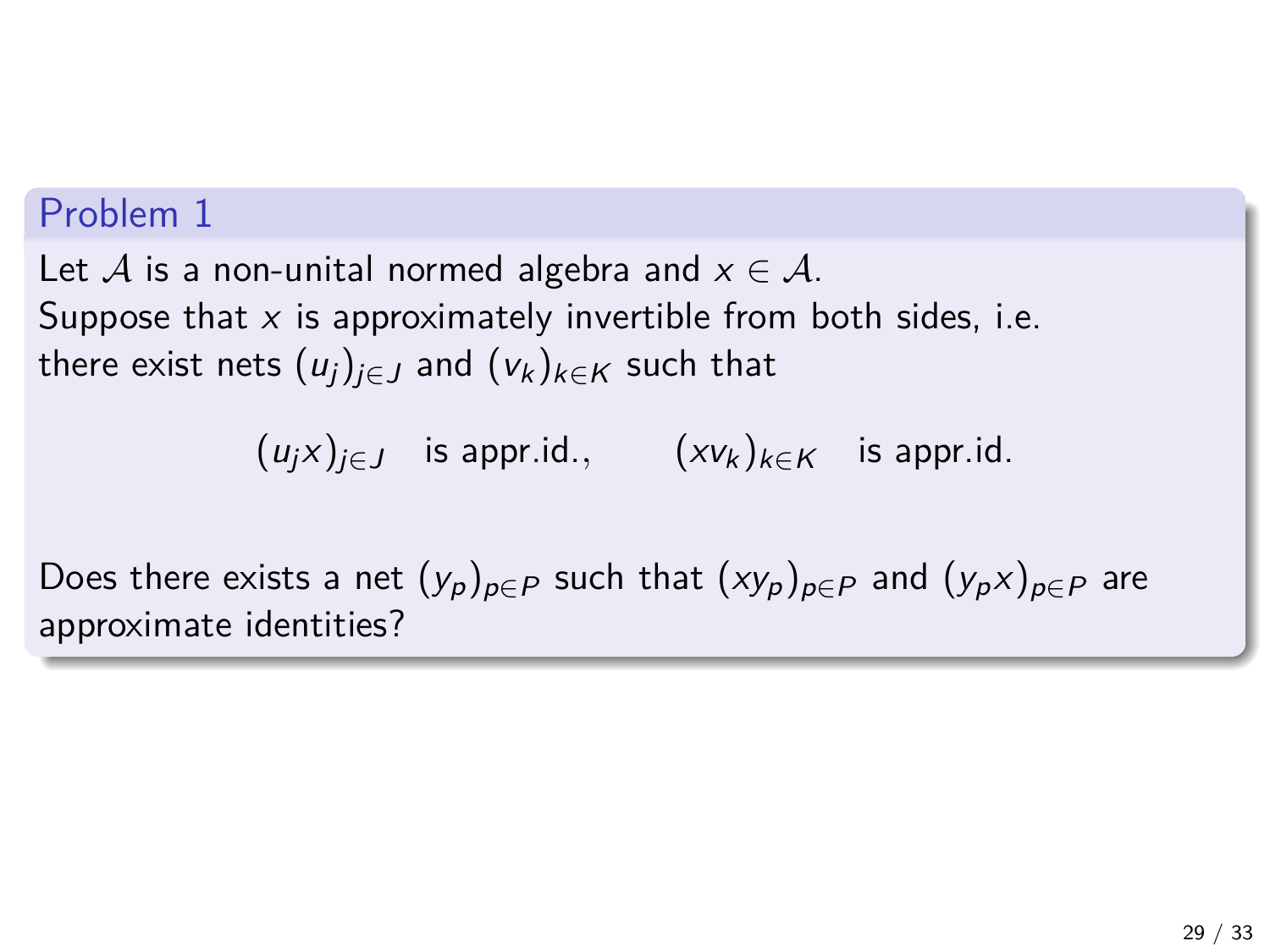## About the Gelfand transform of an approximate identity

Let  $A$  be a commutative Banach algebra ( $A$  may be non-unital). Denote by  $M_A$  the space of characters of A. For every  $a \in A$ , denote by  $\hat{a}$  the Gelfand transform of a.

#### Proposition

Let  $(e_i)_{i\in J}$  be an approximate identity in A. Then for every  $\varphi \in \mathcal{M}_A$ 

$$
\lim_{j\in J}\widehat{e}_j(\varphi)=1.
$$

**Proof.** Let  $\varphi \in \mathcal{M}_A$ . Choose  $a \in \mathcal{A}$  such that  $\varphi(a) \neq 0$ . Then

 $|\varphi(a)| |\hat{e}_i(\varphi) - 1| = |\varphi(a)(\varphi(e_i) - 1)| = |\varphi(ae_i - a)| \le ||ae_i - a|| \to 0.$ 

Since  $\varphi(a) \neq 0$ ,  $\hat{e}_i(\varphi) \rightarrow 1$ .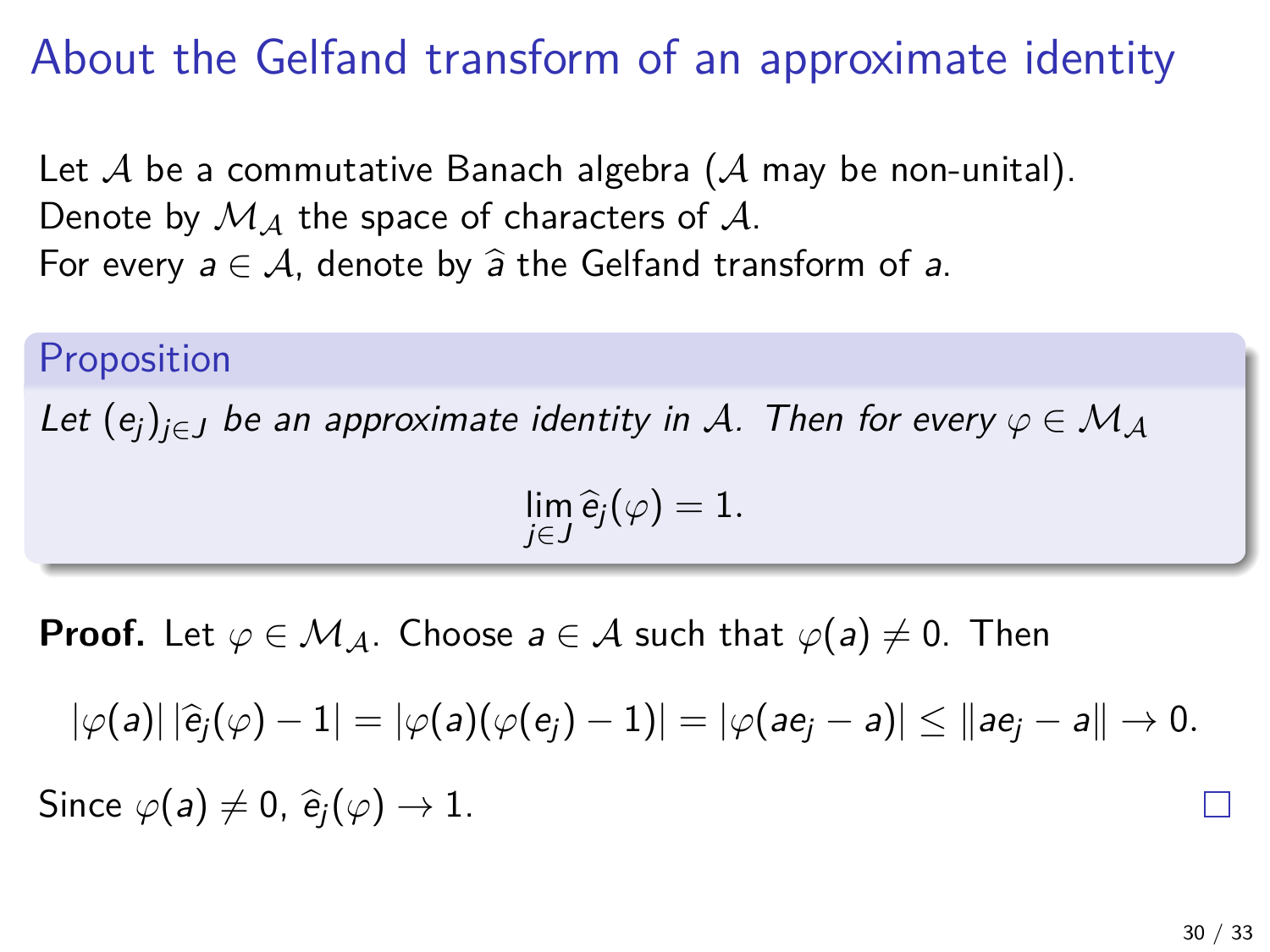If  $xA$  is dense, then  $\hat{x}$  does not vanish

Let  $A$  be a commutative Banach algebra.

#### Proposition

Let  $x \in A$  such that x A is dense in A. Then  $\hat{\chi}(\varphi) \neq 0$  for every  $\varphi \in \mathcal{M}_A$ .

**Proof.** Let  $\varphi \in \mathcal{M}_\mathcal{A}$  and  $a \in \mathcal{A}$  such that  $\varphi(a) = 1$ . Find  $y \in A$  such that  $||xy - a|| < 1$ . Then

$$
|\varphi(a-xy)|\leq ||a-xy||<1
$$

and

$$
|\widehat{x}(\varphi)\widehat{y}(\varphi)|=|\varphi(xy)|\geq |\varphi(a)|-|\varphi(a-xy)|>0,
$$

which implies that  $\hat{x}(\varphi) \neq 0$ .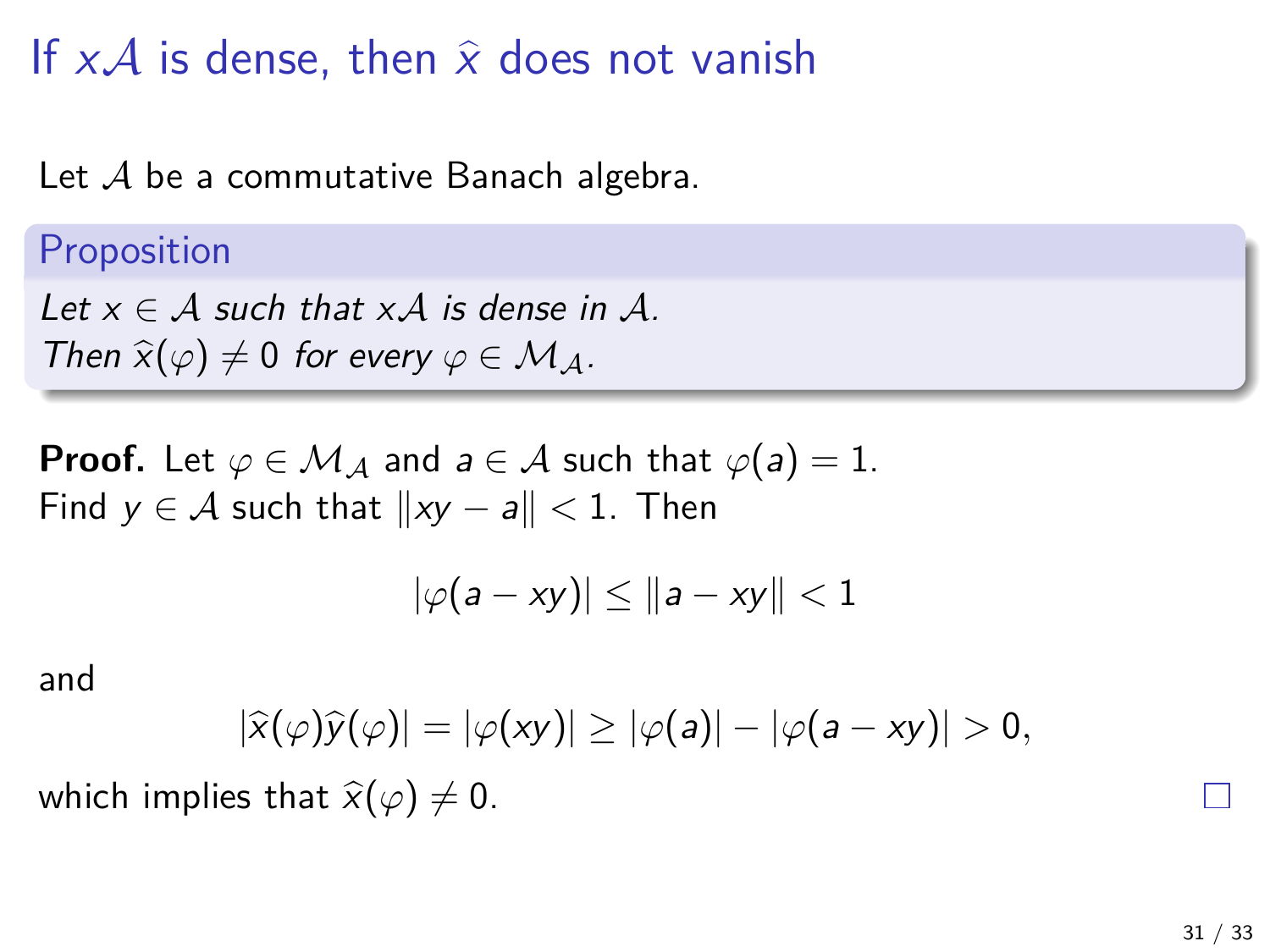### Summary: commutative situation

Suppose that A is a commutative Banach algebra and  $x \in A$ .